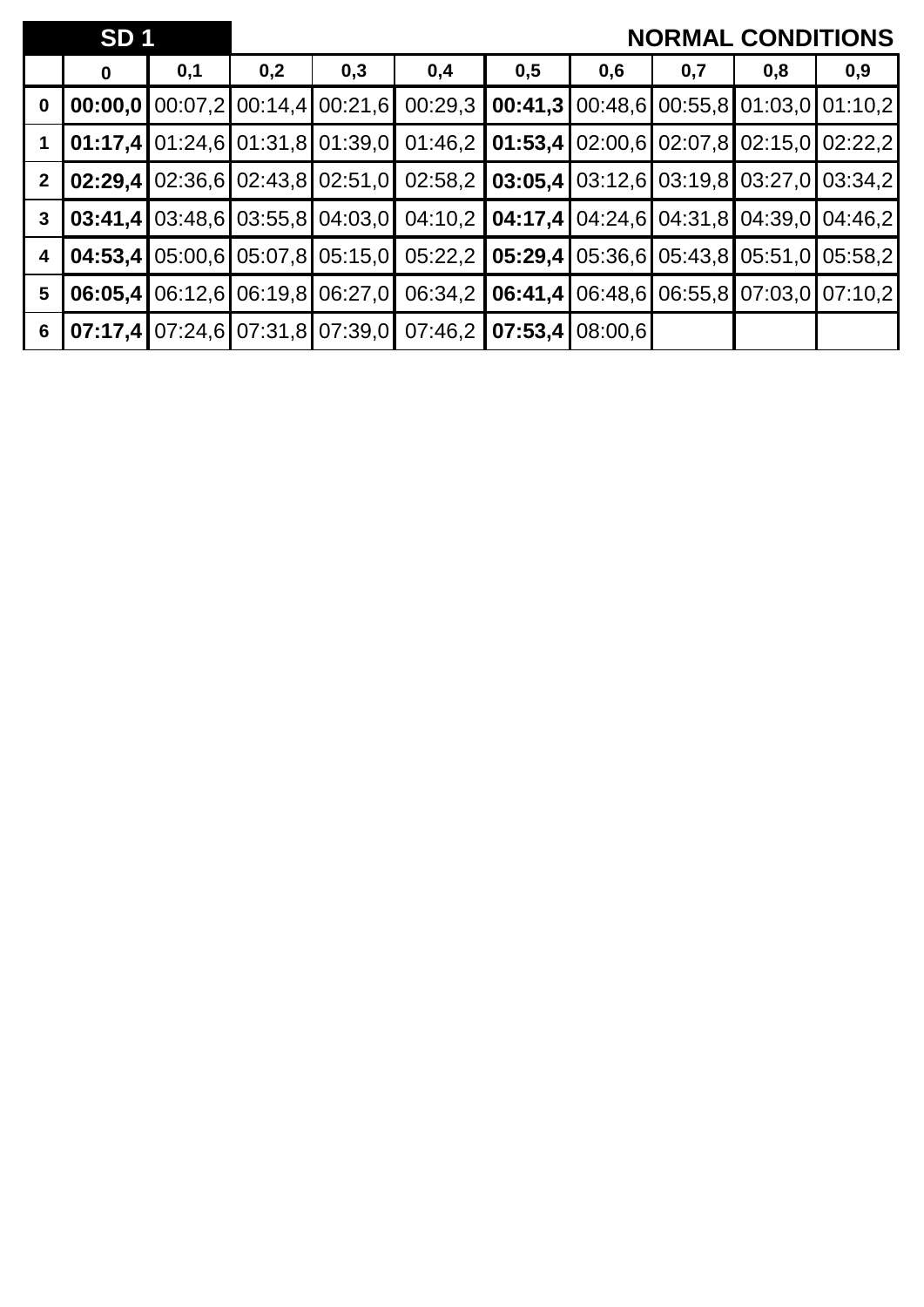|                | SD <sub>2</sub> |         |                 |                                          |         |         |                                                                                  |     | <b>NORMAL CONDITIONS</b>          |     |
|----------------|-----------------|---------|-----------------|------------------------------------------|---------|---------|----------------------------------------------------------------------------------|-----|-----------------------------------|-----|
|                | $\mathbf 0$     | 0,1     | 0,2             | 0,3                                      | 0,4     | 0,5     | 0,6                                                                              | 0,7 | 0,8                               | 0,9 |
| $\mathbf 0$    | 00:00,0         |         |                 | $[00:07,2]$ 00:14,4 00:21,6              | 00:28,8 | 00:36,0 |                                                                                  |     | 00:43,2 00:50,4 00:57,6 01:04,8   |     |
|                |                 |         |                 | $01:12,0$   01:19,2   01:26,4   01:33,6  | 01:40,8 |         | <b>01:48,0</b> $\left[ 01:55,2 \right]$ 02:02,4 $\left[ 02:09,6 \right]$ 02:16,8 |     |                                   |     |
| $\mathbf{2}$   |                 |         |                 | <b>02:24,0 02:31,2 02:38,4 02:45,6  </b> | 02:52,8 |         | <b>03:00,0</b> $\left[ 03:07,2 \right]$ 03:14,4 03:21,6 03:28,8                  |     |                                   |     |
| $\mathbf{3}$   | 03:36,0         |         |                 | 03:43,2103:50,4103:57,61                 | 04:04,8 |         | <b>04:12,0</b> $\left[ 04:19,2 \right]$ 04:26,4 $\left[ 04:33,6 \right]$ 04:40,8 |     |                                   |     |
| 4              | 04:48.0         |         |                 | 04:55,2105:02,4105:09,6                  | 05:16,8 | 05:24,0 |                                                                                  |     | 05:31,2 05:38,4 05:45,6 05:52,8   |     |
| $5\phantom{1}$ | 06:00.0         |         | 06:07,2 06:14,4 | 06:21,6                                  | 06:28,8 | 06:36,0 |                                                                                  |     | 06:43,2 06:50,4 06:57,6 07:04,8   |     |
| 6              | 07:12.0         |         |                 | $07:19,2$ 07:26,4 07:33,6                | 07:40,8 | 07:48,0 |                                                                                  |     | $07:55,2$ 08:02,4 08:09,6 08:16,8 |     |
| $\overline{7}$ | 08:24,0         | 08:31,2 |                 |                                          |         |         |                                                                                  |     |                                   |     |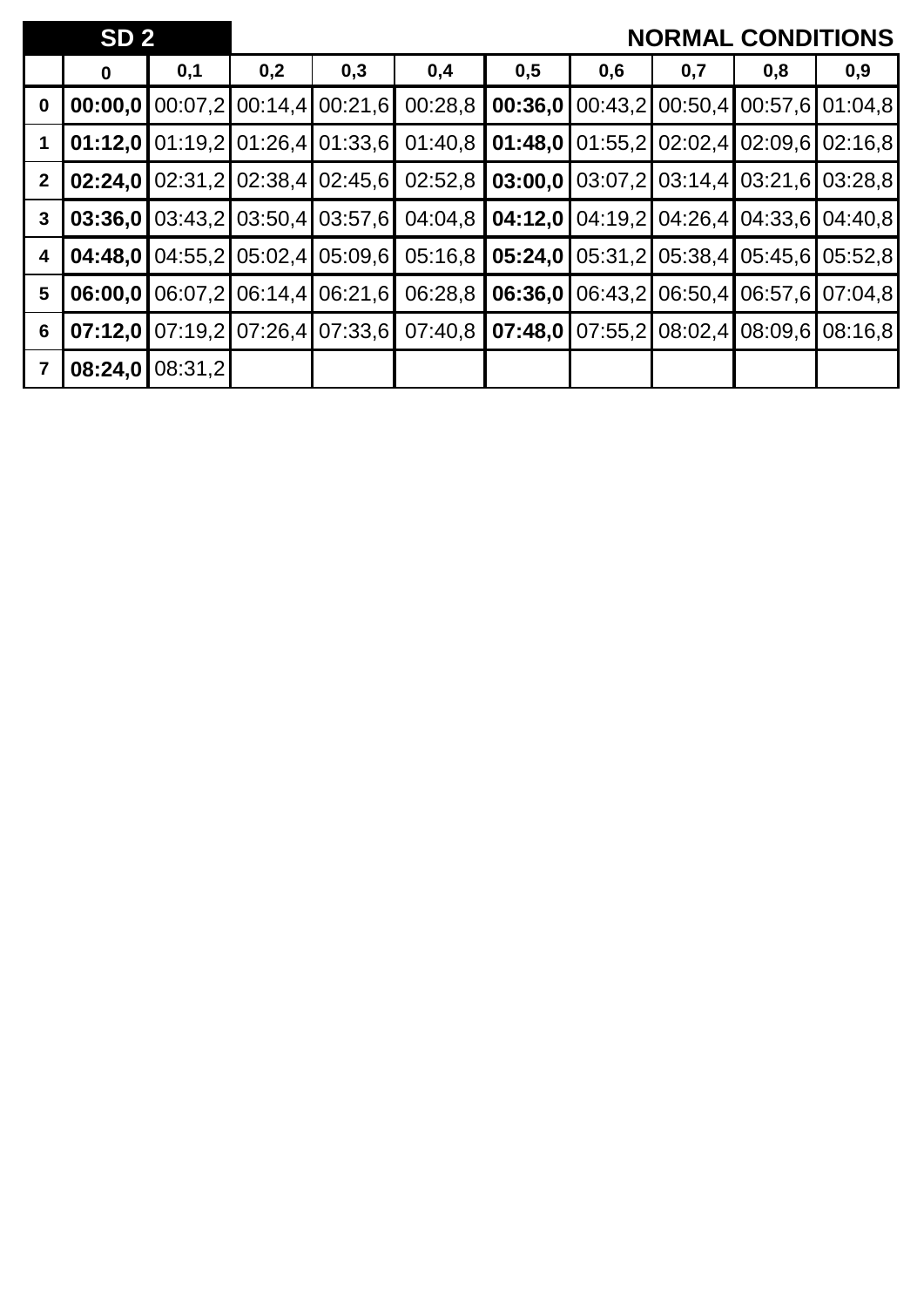## **Closed Road Stage** *Boezinge*

## TARGET TIME = 1'50"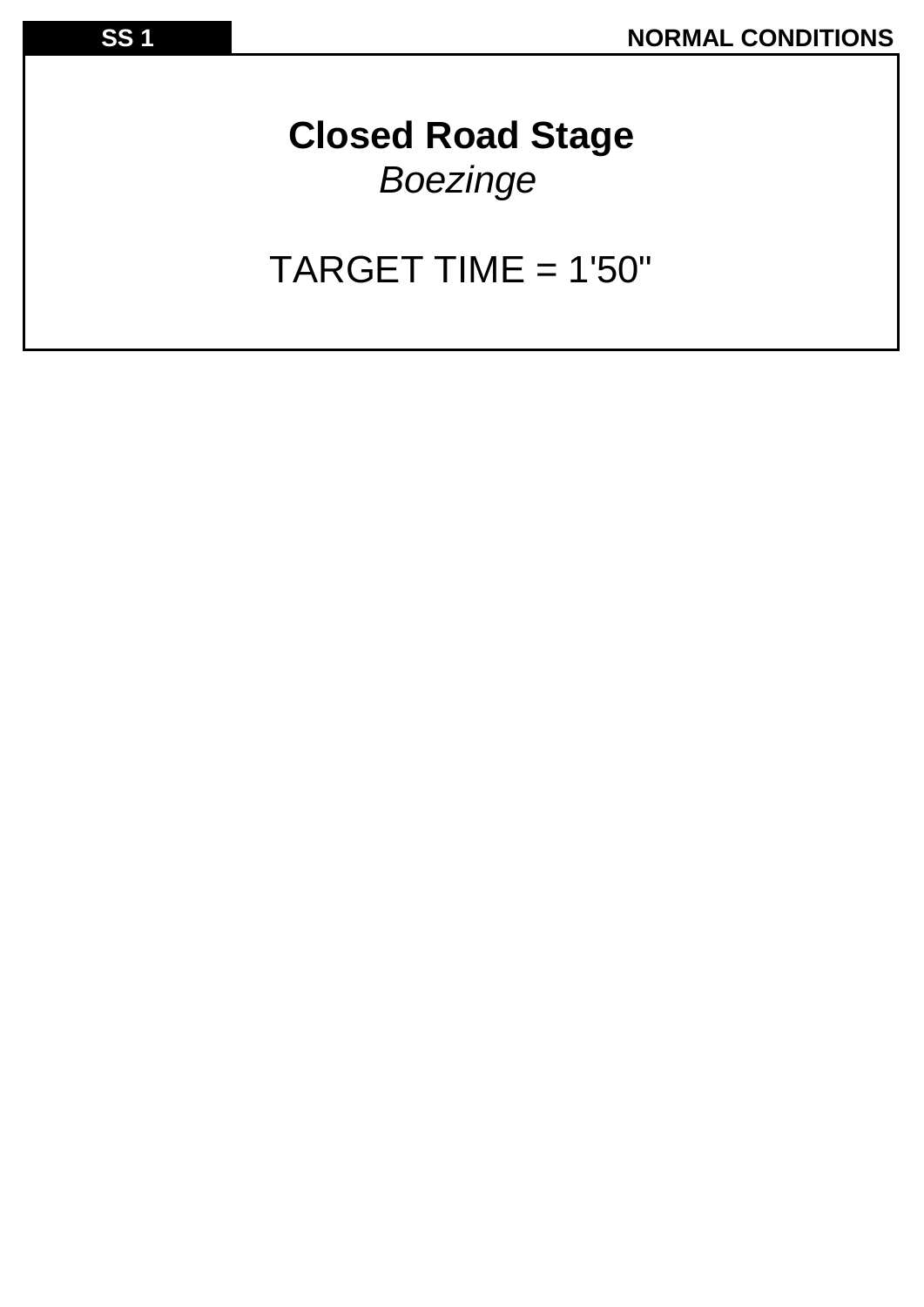|                         | SS <sub>2</sub> |     |     |                                              |                                                                                                                                                       |                                                 |     |                         | <b>NORMAL CONDITIONS</b>                                                               |     |
|-------------------------|-----------------|-----|-----|----------------------------------------------|-------------------------------------------------------------------------------------------------------------------------------------------------------|-------------------------------------------------|-----|-------------------------|----------------------------------------------------------------------------------------|-----|
|                         | $\mathbf 0$     | 0,1 | 0,2 | 0,3                                          | 0,4                                                                                                                                                   | 0,5                                             | 0,6 | 0,7                     | 0,8                                                                                    | 0,9 |
| $\mathbf 0$             |                 |     |     | 00:00,0100:07,2100:14,4100:21,6              | 00:28.8                                                                                                                                               |                                                 |     |                         | <b>00:36,0</b> $\boxed{00:43,2}$ $\boxed{00:50,4}$ $\boxed{00:57,6}$ $\boxed{01:04,8}$ |     |
|                         |                 |     |     |                                              | $\vert 01:12,0 \vert 01:19,2 \vert 01:26,4 \vert 01:33,6 \vert 01:40,8 \vert 01:48,0 \vert 01:55,2 \vert 02:02,4 \vert 02:09,6 \vert 02:16,8$         |                                                 |     |                         |                                                                                        |     |
| $\overline{2}$          |                 |     |     |                                              | <b>02:24,0</b> 02:31,2 02:38,4 02:45,6 02:52,8 <b>03:00,0</b> 03:07,2 03:14,4 03:21,6 03:28,8                                                         |                                                 |     |                         |                                                                                        |     |
| $\mathbf{3}$            |                 |     |     |                                              | $\mid$ 03:36,0 $\mid$ 03:43,2 $\mid$ 03:50,4 $\mid$ 03:57,6 $\mid$ 04:04,8 $\mid$ 04:12,0 $\mid$ 04:19,2 $\mid$ 04:26,4 $\mid$ 04:33,6 $\mid$ 04:40,8 |                                                 |     |                         |                                                                                        |     |
| $\overline{\mathbf{4}}$ |                 |     |     | <b>04:48,0</b>   04:55,2   05:02,4   05:09,6 |                                                                                                                                                       | 05:16,8 05:24,0 05:31,2 05:38,4 05:45,6 05:52,8 |     |                         |                                                                                        |     |
| 5                       |                 |     |     | 06:00,0106:07,2106:14,4106:21,6              | 06:28,8                                                                                                                                               |                                                 |     | 06:36,0 06:43,2 06:50.4 |                                                                                        |     |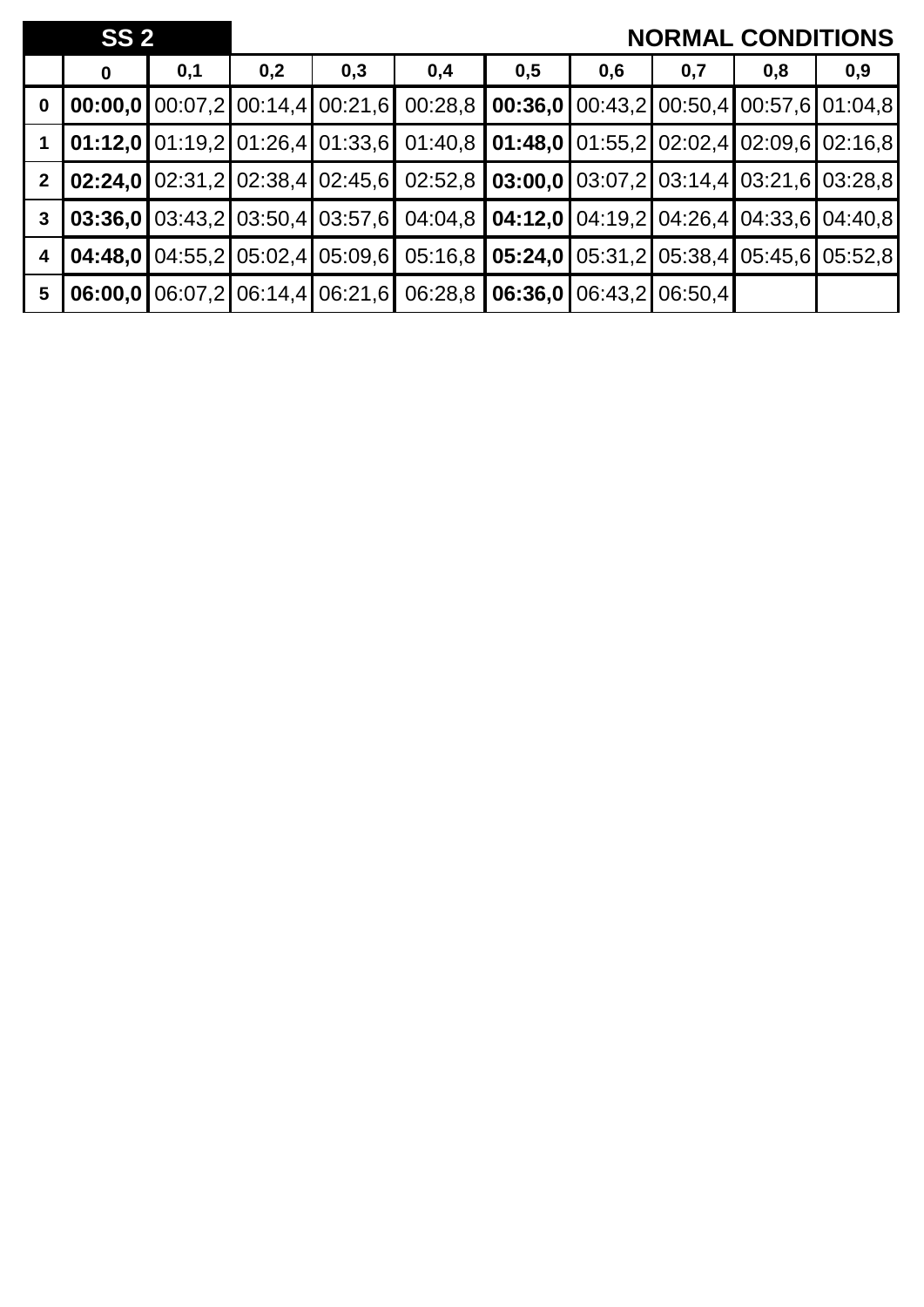|                         | <b>SS3</b>  |                   |     |                                         |                                                                                               |                                                             |     |     | <b>NORMAL CONDITIONS</b>                               |     |
|-------------------------|-------------|-------------------|-----|-----------------------------------------|-----------------------------------------------------------------------------------------------|-------------------------------------------------------------|-----|-----|--------------------------------------------------------|-----|
|                         | $\mathbf 0$ | 0,1               | 0,2 | 0,3                                     | 0,4                                                                                           | 0,5                                                         | 0,6 | 0,7 | 0,8                                                    | 0,9 |
| $\mathbf 0$             |             |                   |     | 00:00,0100:07,2100:14,4100:21,6         | 00:28,8                                                                                       |                                                             |     |     | <b>00:36,0</b>   00:43,2   00:50,4   00:57,6   01:04,8 |     |
|                         |             |                   |     | $01:12,0$   01:19,2   01:26,4   01:33,6 |                                                                                               | $01:40,8$   01:48,0   01:55,2   02:02,4   02:09,6   02:16,8 |     |     |                                                        |     |
| 2 <sup>1</sup>          |             |                   |     |                                         | <b>02:24,0</b> 02:31,2 02:38,4 02:45,6 02:52,8 <b>03:00,0</b> 03:07,6 03:15,6 03:23,6 03:31,6 |                                                             |     |     |                                                        |     |
| $\mathbf{3}$            |             |                   |     | $03:39,6$   03:47,1   03:54,3   04:01,5 |                                                                                               | $04:08,7$   04:15,9   04:23,1   04:30,3   04:37,5   04:44,7 |     |     |                                                        |     |
| $\overline{\mathbf{4}}$ |             |                   |     | 04:51,9104:59,1105:06,3105:13,51        |                                                                                               | $05:20.7$   05:27,9   05:35,1   05:42,3   05:49,5   05:56,7 |     |     |                                                        |     |
| 5                       |             |                   |     | 06:03,9   06:11,1   06:18,3   06:25,5   | 06:32,7                                                                                       |                                                             |     |     | $06:39.9$ 06:47,1 06:54,3 07:01,5 07:08,7              |     |
| 6                       |             | $07:15,9$ 07:23,1 |     |                                         |                                                                                               |                                                             |     |     |                                                        |     |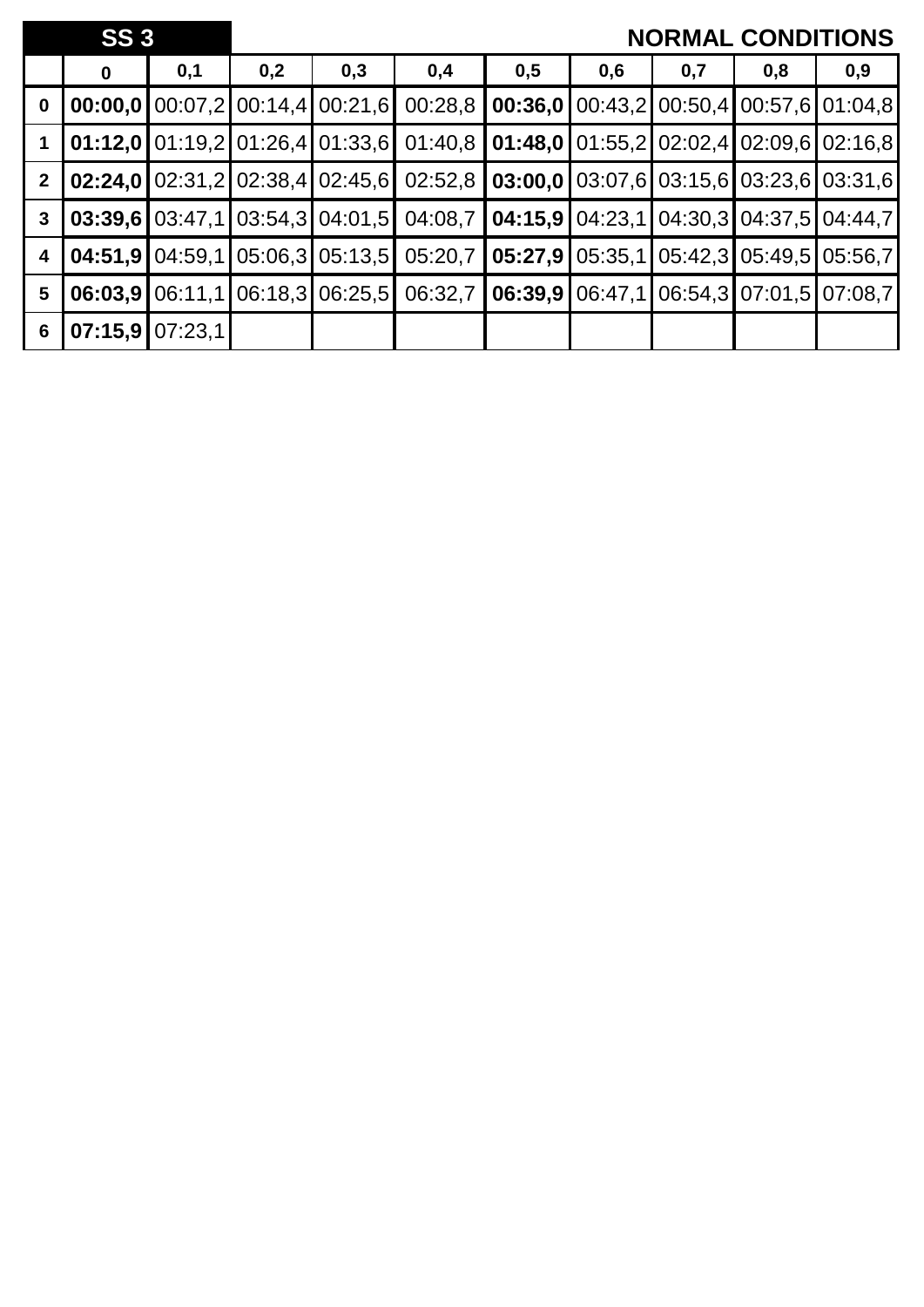|                | <b>SS4</b> |         |                         |                 |         |         |         |                   | <b>NORMAL CONDITIONS</b> |                   |
|----------------|------------|---------|-------------------------|-----------------|---------|---------|---------|-------------------|--------------------------|-------------------|
|                | $\bf{0}$   | 0,1     | 0,2                     | 0,3             | 0,4     | 0,5     | 0,6     | 0,7               | 0,8                      | 0,9               |
| $\bf{0}$       | 00:00,0    | 00:09,0 | 00:18,0                 | 00:27,0         | 00:35,8 | 00:43,0 | 00:50,2 |                   | 00:57,4 01:04,6 01:11,8  |                   |
|                | 01:19,0    | 01:26,2 |                         | 01:33,4 01:40,6 | 01:47,8 | 01:55,0 | 02:02,2 | 02:09,4           |                          | $02:16,6$ 02:23,8 |
| $\mathbf{2}$   | 02:31,0    | 02:38,2 | 02:45,4                 | 02:52,6         | 02:59,8 | 03:07,0 | 03:14,2 | 03:21,4           |                          | $03:28,6$ 03:35,8 |
| $\mathbf{3}$   | 03:43,0    |         | $03:50,2$ 03:57,4       | 04:04,6         | 04:11,8 | 04:19,0 | 04:26,2 | 04:33,4           |                          | 04:40,6 04:47,8   |
| 4              | 04:55,0    | 05:02,2 | 05:09,4                 | 05:16,6         | 05:23,8 | 05:31,0 |         | $05:38,2$ 05:45,4 | 05:52,6                  | 05:59,8           |
| 5              | 06:07,0    | 06:14,2 | 06:21,4                 | 06:28,6         | 06:35,8 | 06:43,0 | 06:50,2 |                   | 06:57,4 07:04,6 07:11,8  |                   |
| 6              | 07:19,0    |         | 07:28,0 07:37,0 07:45,1 |                 | 07:52,3 | 07:59,5 | 08:06,7 | 08:13,9           | 08:21,1                  | 08:28,3           |
| $\overline{7}$ | 08:35,5    | 08:42,7 | 08:49,9                 | 08:57,1         | 09:04,3 | 09:11,5 | 09:18,7 | 09:25.9           | 09:33,1                  | 09:40,3           |
| 8              | 09:47,5    | 09:54,7 | 10:01,9                 | 10:09,1         | 10:16,3 | 10:23.5 | 10:30,7 | 10:37.9           | 10:45,1                  | 10:52,3           |
| 9              | 10:59,5    |         | 11:06,7 11:13,9 11:21,1 |                 |         |         |         |                   |                          |                   |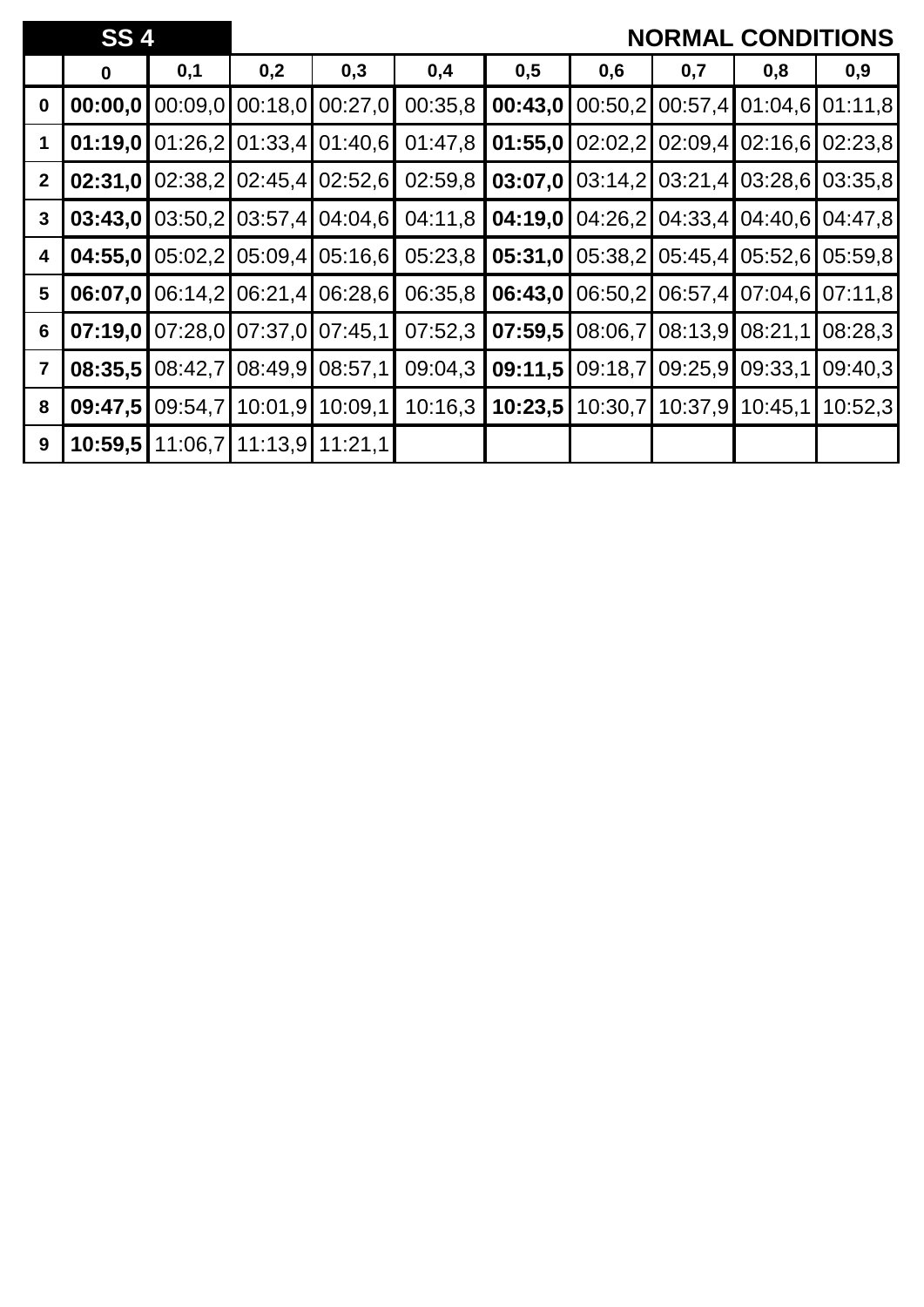|          | SS <sub>5</sub> |     |     |     |                                                                                                                                                                         |     |     |     | <b>NORMAL CONDITIONS</b> |     |
|----------|-----------------|-----|-----|-----|-------------------------------------------------------------------------------------------------------------------------------------------------------------------------|-----|-----|-----|--------------------------|-----|
|          |                 | 0,1 | 0,2 | 0,3 | 0,4                                                                                                                                                                     | 0,5 | 0.6 | 0,7 | 0,8                      | 0,9 |
| $\bf{0}$ |                 |     |     |     | $\vert$ 00:00,0 $\vert$ 00:09,0 $\vert$ 00:18,0 $\vert$ 00:27,0 $\vert$ 00:36,0 $\vert$ 00:45,0 $\vert$ 00:54,0 $\vert$ 01:02,1 $\vert$ 01:09,3 $\vert$ 01:16,5 $\vert$ |     |     |     |                          |     |
|          |                 |     |     |     | 1 01:23,7 01:30,9 01:38,1 01:45,3 01:52,5 01:59,7 02:06,9 02:14,1 02:21,3 02:28,5                                                                                       |     |     |     |                          |     |
|          |                 |     |     |     | 2 02:35,7 02:42,9 02:50,1 02:57,3 03:04,5 03:11,7 03:18,9                                                                                                               |     |     |     |                          |     |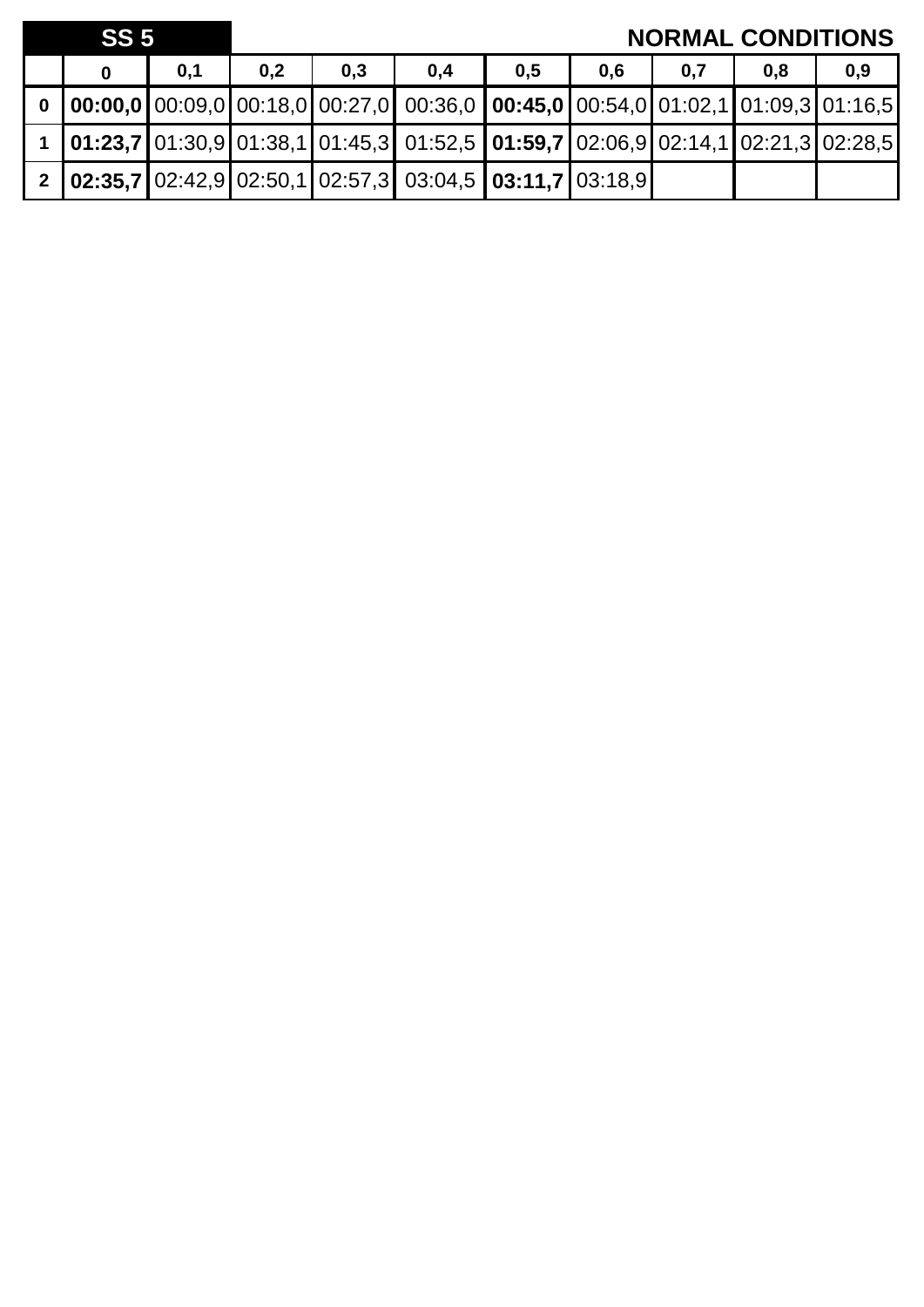| SS <sub>6</sub> |     |     |     |                                                                                                                                                                           |     |     |     | <b>NORMAL CONDITIONS</b> |     |
|-----------------|-----|-----|-----|---------------------------------------------------------------------------------------------------------------------------------------------------------------------------|-----|-----|-----|--------------------------|-----|
|                 | 0,1 | 0,2 | 0,3 | 0,4                                                                                                                                                                       | 0,5 | 0,6 | 0,7 | 0,8                      | 0,9 |
|                 |     |     |     | 0 $\vert$ 00:00,0 $\vert$ 00:07,2 $\vert$ 00:14,4 $\vert$ 00:21,6 $\vert$ 00:28,8 $\vert$ 00:36,0 $\vert$ 00:43,2 $\vert$ 00:50,4 $\vert$ 00:57,6 $\vert$ 01:04,8 $\vert$ |     |     |     |                          |     |
|                 |     |     |     | $\vert$ 01:12,0 $\vert$ 01:19,2 $\vert$ 01:26,4 $\vert$ 01:33,6 $\vert$ 01:40,8 $\vert$ 01:48,0 $\vert$ 01:55,2 $\vert$ 02:02,4 $\vert$ 02:09,6 $\vert$ 02:16,8 $\vert$   |     |     |     |                          |     |
| 2 02:24,0       |     |     |     |                                                                                                                                                                           |     |     |     |                          |     |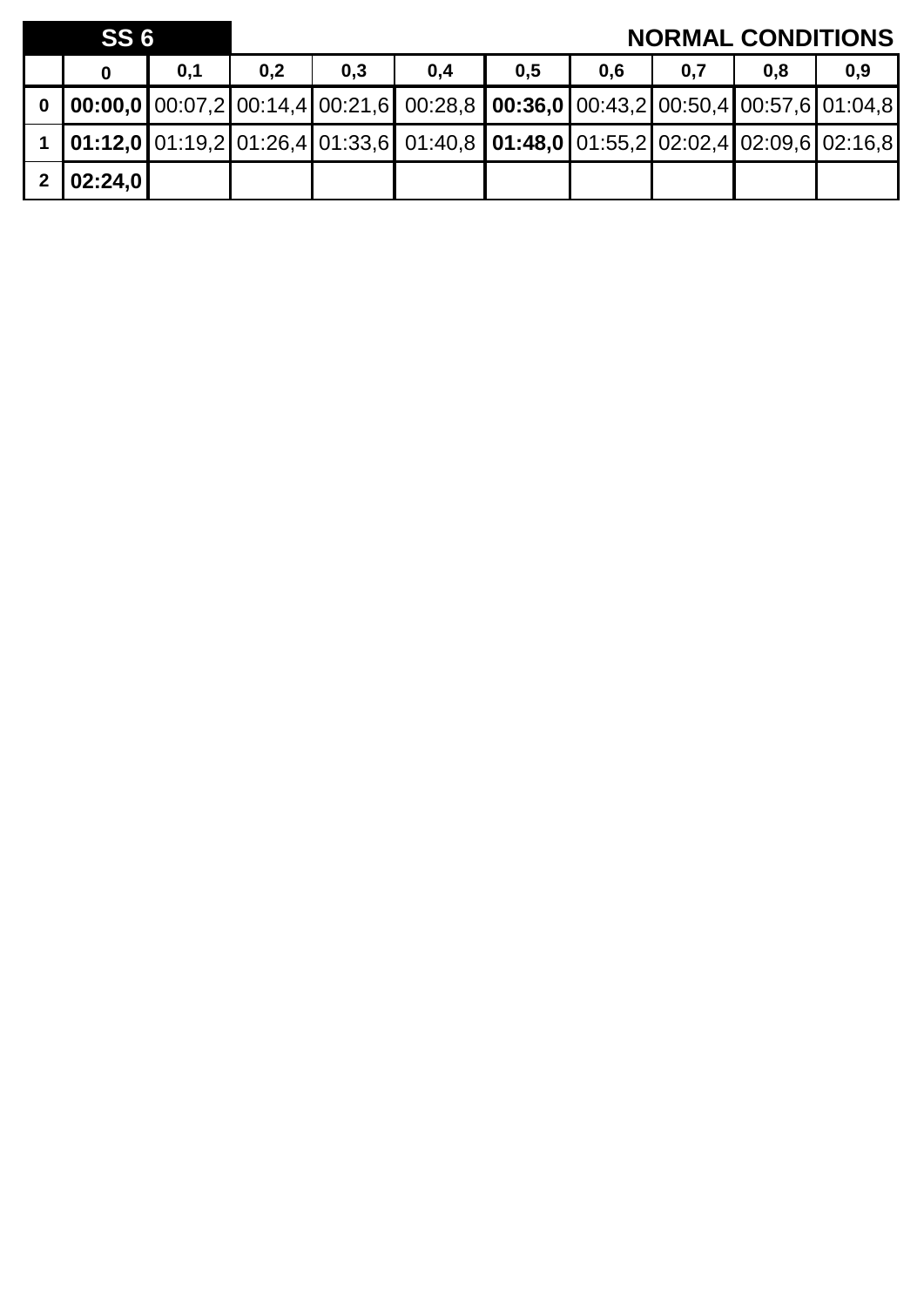|                  | <b>SS 7</b> |     |     |                                        |                                                                                                                                                                                                                                                                                                                                            |     |     |     | <b>NORMAL CONDITIONS</b>                                                              |     |
|------------------|-------------|-----|-----|----------------------------------------|--------------------------------------------------------------------------------------------------------------------------------------------------------------------------------------------------------------------------------------------------------------------------------------------------------------------------------------------|-----|-----|-----|---------------------------------------------------------------------------------------|-----|
|                  | $\bf{0}$    | 0,1 | 0,2 | 0,3                                    | 0,4                                                                                                                                                                                                                                                                                                                                        | 0,5 | 0,6 | 0,7 | 0,8                                                                                   | 0,9 |
| $\boldsymbol{0}$ |             |     |     | <b>00:00,0</b> 00:07,2 00:14,4 00:21,6 | 00:28,8                                                                                                                                                                                                                                                                                                                                    |     |     |     | <b>00:36,0</b> $\boxed{00:43,2}$ $\boxed{00:50,4}$ $\boxed{00:57,6$ $\boxed{01:04,8}$ |     |
| $\overline{1}$   |             |     |     |                                        | $\vert$ 01:12,0 $\vert$ 01:19,2 $\vert$ 01:26,4 $\vert$ 01:33,6 $\vert$ 01:40,8 $\vert$ 01:48,0 $\vert$ 01:55,2 $\vert$ 02:02,4 $\vert$ 02:09,6 $\vert$ 02:16,8                                                                                                                                                                            |     |     |     |                                                                                       |     |
| $\overline{2}$   |             |     |     |                                        | $\vert 02:24,0 \vert 02:31,2 \vert 02:38,4 \vert 02:45,6 \vert 02:52,8 \vert 03:00,0 \vert 03:07,2 \vert 03:14,4 \vert 03:21,6 \vert 03:28,8 \vert 03:2 \vert 03:2 \vert 03:2 \vert 03:2 \vert 03:2 \vert 03:2 \vert 03:2 \vert 03:2 \vert 03:2 \vert 03:2 \vert 03:2 \vert 03:2 \vert 03:2 \vert 03:2 \vert 03:2 \vert 03:2 \vert 03:2 \$ |     |     |     |                                                                                       |     |
| $\mathbf{3}$     |             |     |     |                                        | $\vert 03:36,0 \vert 03:43,2 \vert 03:50,4 \vert 03:57,6 \vert 04:04,8 \vert 04:12,0 \vert 04:19,2 \vert 04:26,4 \vert 04:33,6 \vert 04:40,8 \vert 03:57,6 \vert 04:40,8 \vert 04:40,8 \vert 04:40,8 \vert 04:40,8 \vert 04:40,8 \vert 04:40,8 \vert 04:40,8 \vert 04:40,8 \vert 04:40,8 \vert 04:40,8 \vert 04:40,8$                      |     |     |     |                                                                                       |     |
| 4                |             |     |     |                                        | $\mid$ 04:48,0 $\mid$ 04:55,2 $\mid$ 05:02,4 $\mid$ 05:09,6 $\mid$ 05:16,8 $\mid$ 05:24,0 $\mid$ 05:31,2 $\mid$ 05:38,4 $\mid$ 05:45,6 $\mid$ 05:52,8                                                                                                                                                                                      |     |     |     |                                                                                       |     |
| $5\phantom{1}$   |             |     |     |                                        | <b>06:00,0</b> 06:07,2 06:14,4 06:21,6 06:28,8 <b>06:36,0</b> 06:43,2 06:50,4 06:57,6 07:04,8                                                                                                                                                                                                                                              |     |     |     |                                                                                       |     |
| $6\phantom{1}6$  |             |     |     |                                        |                                                                                                                                                                                                                                                                                                                                            |     |     |     |                                                                                       |     |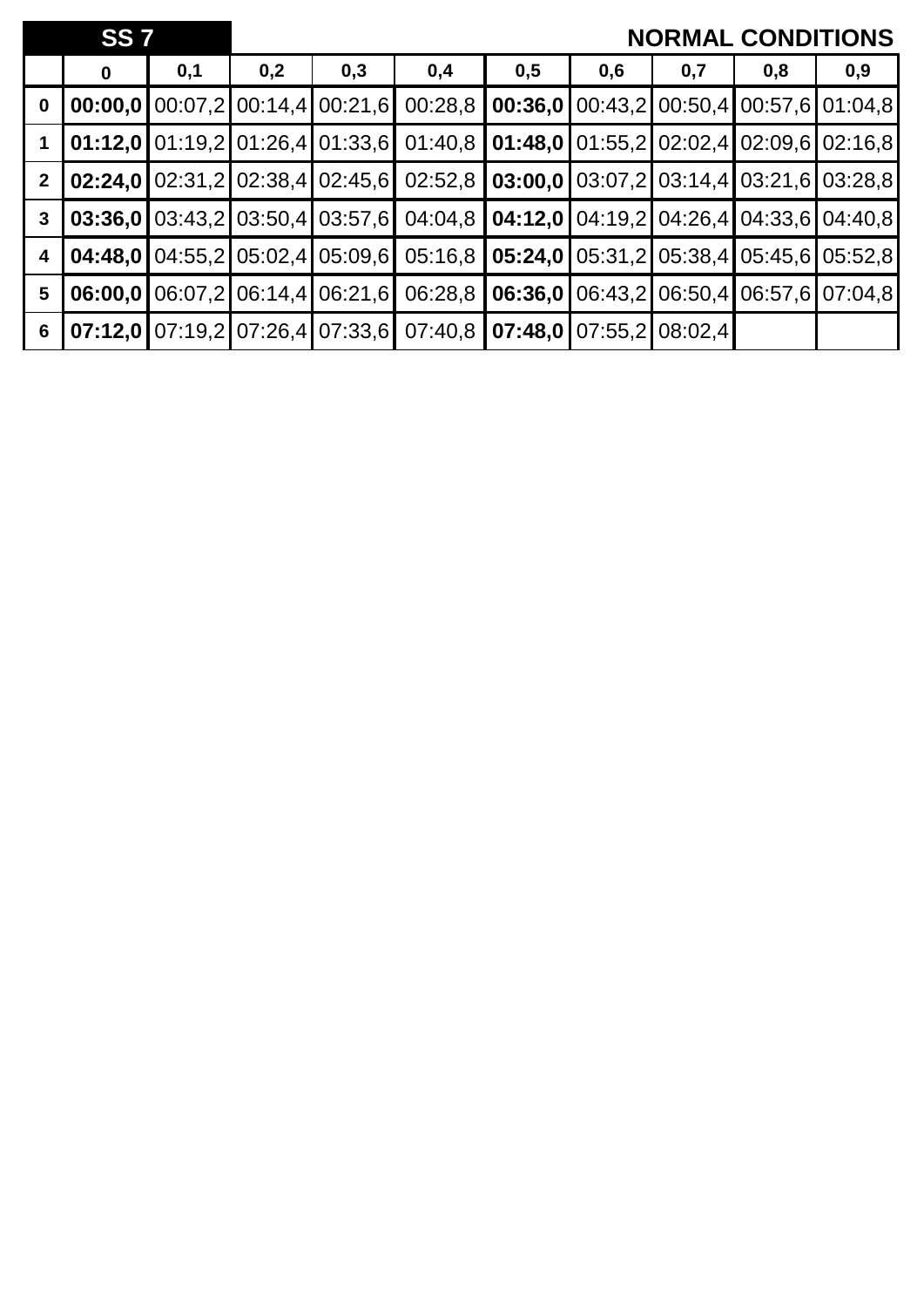|                         | <b>SS 8</b>                                                 |     |     |     |                                                                                                                                               |     |     | <b>NORMAL CONDITIONS</b> |     |     |
|-------------------------|-------------------------------------------------------------|-----|-----|-----|-----------------------------------------------------------------------------------------------------------------------------------------------|-----|-----|--------------------------|-----|-----|
|                         | 0                                                           | 0,1 | 0,2 | 0,3 | 0,4                                                                                                                                           | 0,5 | 0,6 | 0,7                      | 0,8 | 0,9 |
| $\mathbf 0$             |                                                             |     |     |     | <b>00:00,0</b> 00:07,2 00:14,4 00:21,6 00:28,8 <b>00:36,0</b> 00:43,2 00:50,4 00:57,6 01:04,8                                                 |     |     |                          |     |     |
|                         |                                                             |     |     |     | $[01:12,0]$ 01:19,2 $[01:26,4]$ 01:33,6 $[01:40,8]$ 01:48,0 $[01:55,2]$ 02:02,4 $[02:09,6]$ 02:16,8                                           |     |     |                          |     |     |
| 2 <sup>7</sup>          |                                                             |     |     |     | $\vert 02:24,0 \vert 02:31,2 \vert 02:38,4 \vert 02:45,6 \vert 02:52,8 \vert 03:00,0 \vert 03:07,2 \vert 03:14,4 \vert 03:21,6 \vert 03:28,8$ |     |     |                          |     |     |
| $\mathbf{3}$            |                                                             |     |     |     | $\vert 03:36,0 \vert 03:43,2 \vert 03:50,4 \vert 03:57,6 \vert 04:04,8 \vert 04:12,0 \vert 04:19,2 \vert 04:26,4 \vert 04:33,6 \vert 04:40,8$ |     |     |                          |     |     |
| $\overline{\mathbf{4}}$ | $\mid$ 04:48,0 $\mid$ 04:55,2 $\mid$ 05:02,4 $\mid$ 05:09,6 |     |     |     |                                                                                                                                               |     |     |                          |     |     |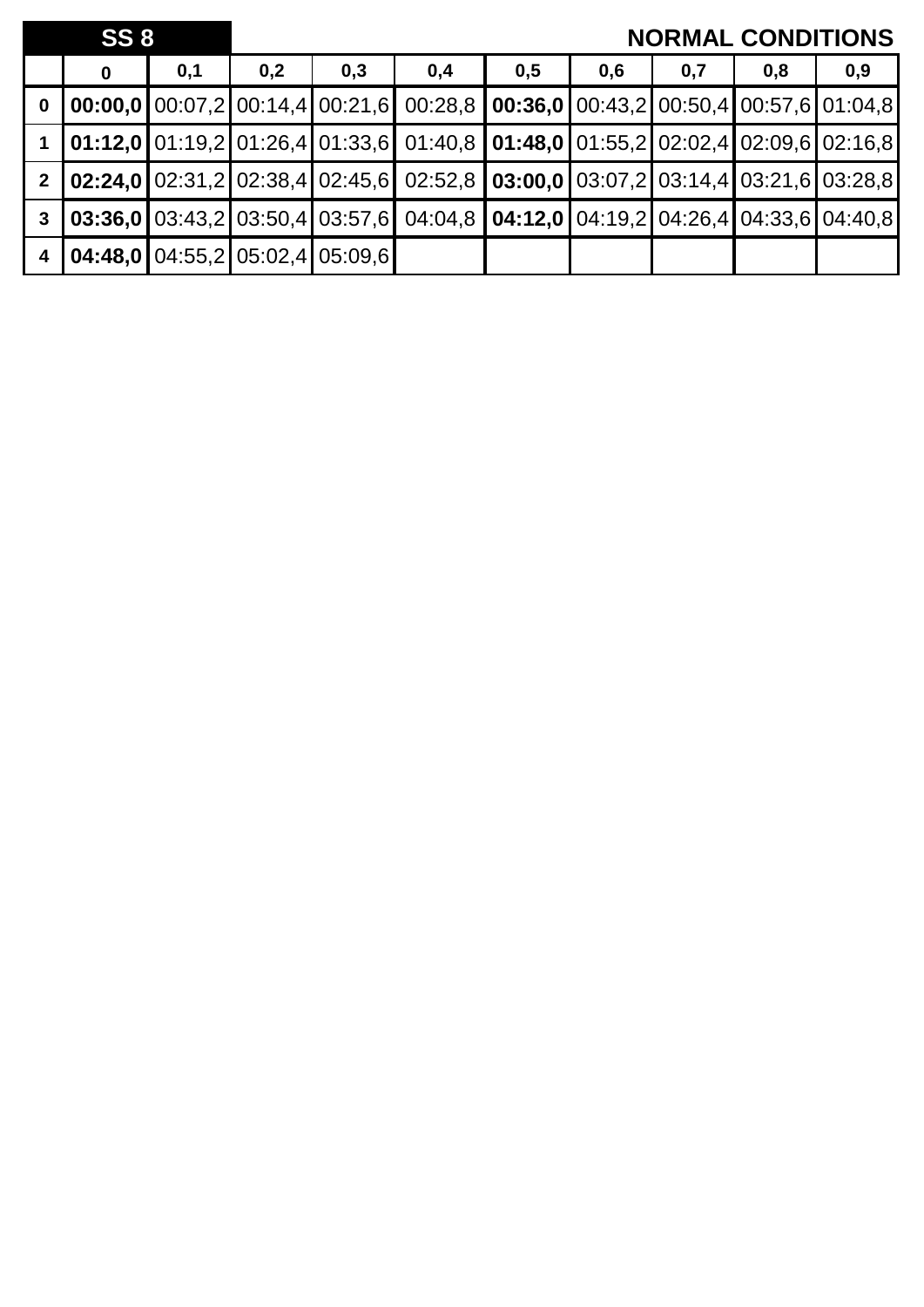|              | <b>SS 9</b> |     |     |     |                                                                                                                                                                 |     |     | <b>NORMAL CONDITIONS</b> |     |     |
|--------------|-------------|-----|-----|-----|-----------------------------------------------------------------------------------------------------------------------------------------------------------------|-----|-----|--------------------------|-----|-----|
|              | 0           | 0,1 | 0,2 | 0,3 | 0,4                                                                                                                                                             | 0,5 | 0,6 | 0,7                      | 0,8 | 0,9 |
|              |             |     |     |     | $\vert$ 00:00,0 $\vert$ 00:07,7 $\vert$ 00:15,3 $\vert$ 00:23,0 $\vert$ 00:30,6 $\vert$ 00:38,3 $\vert$ 00:46,0 $\vert$ 00:53,6 $\vert$ 01:01,3 $\vert$ 01:08,9 |     |     |                          |     |     |
|              |             |     |     |     | $\vert$ 01:16,6 $\vert$ 01:24,3 $\vert$ 01:36,2 $\vert$ 01:48,2 $\vert$ 02:00,2 $\vert$ 02:12,2 $\vert$ 02:24,2 $\vert$ 02:36,2 $\vert$ 02:48,2 $\vert$ 02:57,5 |     |     |                          |     |     |
| $\mathbf{2}$ |             |     |     |     | $\vert$ 03:05,2 03:12,8 03:20,5 03:28,2 03:35,8 03:43,5 03:51,1 03:58,8 04:06,5 04:14,1                                                                         |     |     |                          |     |     |
|              |             |     |     |     | $\vert$ 04:21,8 04:29,4 04:37,1 04:44,8 04:52,4 05:00,1 05:07,7                                                                                                 |     |     |                          |     |     |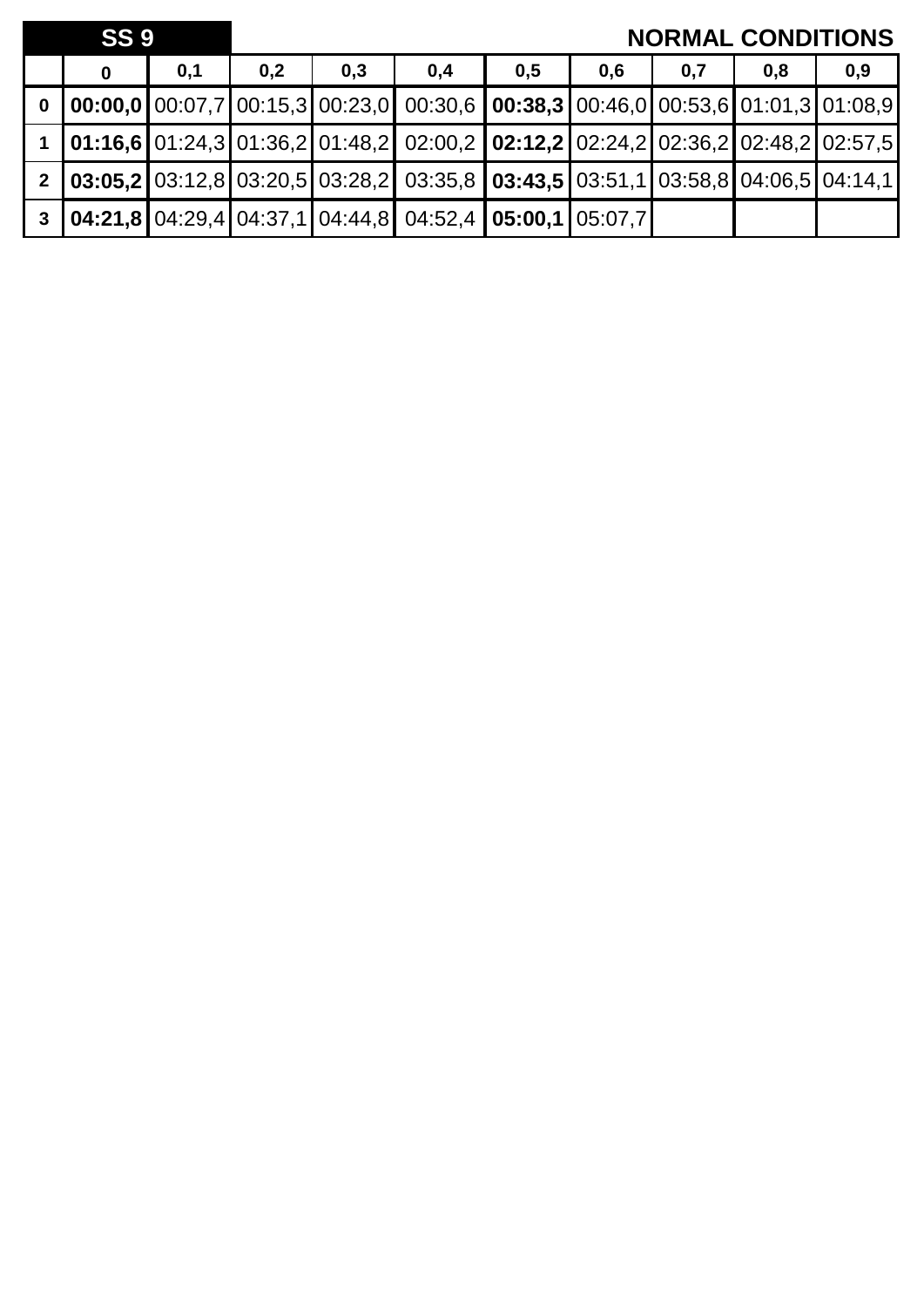|                         | <b>SS 10</b> |         |     |                                         |         |         |     |     | <b>NORMAL CONDITIONS</b>                                                         |         |
|-------------------------|--------------|---------|-----|-----------------------------------------|---------|---------|-----|-----|----------------------------------------------------------------------------------|---------|
|                         | 0            | 0,1     | 0,2 | 0,3                                     | 0,4     | 0,5     | 0,6 | 0,7 | 0,8                                                                              | 0,9     |
| $\mathbf 0$             | 00:00,0      | 00:07,2 |     | $00:14,4$ 00:21,6                       | 00:28,8 | 00:36,0 |     |     | 00:43,2 00:50,4 00:57,6 01:04,8                                                  |         |
|                         |              |         |     | $01:12,0$   01:19,2   01:26,4   01:33,6 | 01:40,8 |         |     |     | $01:48,0101:55,2102:02,4102:09,6102:16,8$                                        |         |
| $\mathbf{2}$            | 02:24,0      |         |     | 02:31,2102:38,4102:45,6                 | 02:52,8 |         |     |     | <b>03:00,0</b> $\left[ 03:07,2 \right]$ 03:14,4 $\left[ 03:21,6 \right]$ 03:28,8 |         |
| 3                       |              |         |     | 03:36.0103:43.2103:50.4103:57.61        | 04:04,8 |         |     |     | <b>04:12,0</b>   04:20,1   04:32,1   04:40,8   04:48,0                           |         |
| 4                       | 04:55,2      |         |     | 05:02,4 05:09,6 05:16,8                 | 05:24,0 |         |     |     | <b>05:31,2</b> $\left  05:38,4 \right  05:45,6$ $\left  05:52,8 \right  06:00,0$ |         |
| 5                       | 06:07,2      |         |     | $06:14.4$ $06:21.6$ $06:28.8$           | 06:36,0 | 06:43,2 |     |     | $06:50,4$ $06:57,6$ $07:04,8$ $07:12,0$                                          |         |
| $6\phantom{1}6$         | 07:19,2      |         |     | 07:26,4 07:33,6 07:40,8                 | 07:48,0 | 07:55,2 |     |     | $08:02,4$ 08:09,6 08:16,8 08:24,0                                                |         |
| $\overline{\mathbf{7}}$ | 08:31,2      | 08:38,4 |     | 08:45,6 08:52,8                         | 09:00,0 | 09:07,2 |     |     | 09:14,4 09:21,6 09:28,8                                                          | 09:36.0 |
| 8                       | 09:43,2      |         |     | 09:50,4 09:57,6 10:04,8                 | 10:12,0 | 10:19,2 |     |     | 10:26,4 10:33,6 10:40,8                                                          |         |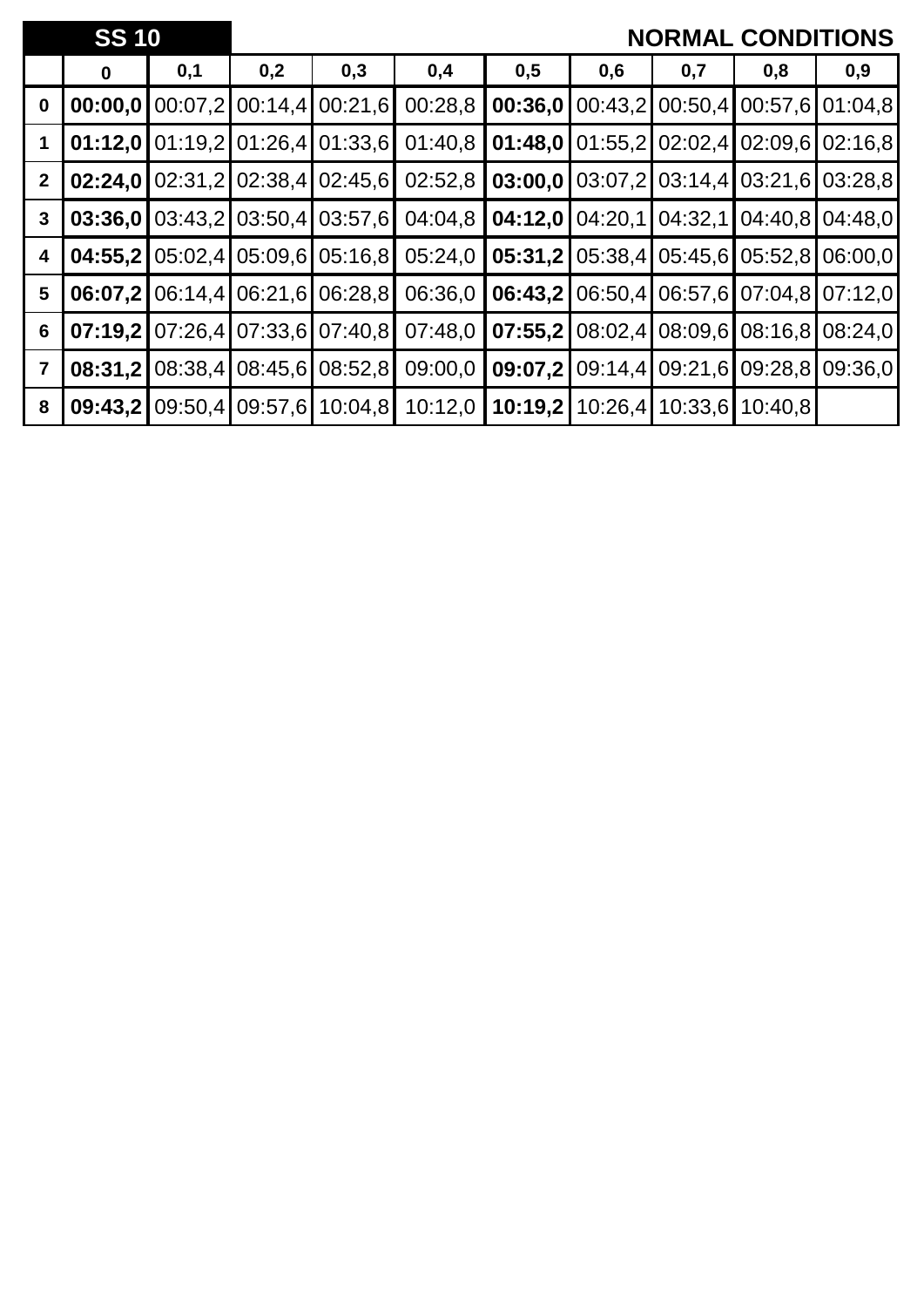|                | <b>SS 11</b> |     |     |                                          |                                                                            |         |                 |     |                                                                                  | <b>NORMAL CONDITIONS</b>                                                         |
|----------------|--------------|-----|-----|------------------------------------------|----------------------------------------------------------------------------|---------|-----------------|-----|----------------------------------------------------------------------------------|----------------------------------------------------------------------------------|
|                | $\bf{0}$     | 0,1 | 0,2 | 0,3                                      | 0,4                                                                        | 0,5     | 0,6             | 0,7 | 0,8                                                                              | 0,9                                                                              |
| $\bf{0}$       | 00:00,0      |     |     | $00:07,2$ 00:14,4 00:21,6                | 00:28,8                                                                    | 00:36,0 |                 |     |                                                                                  | 00:43,2 00:50,4 00:57,6 01:04,8                                                  |
|                |              |     |     | $01:12,0$   01:19,2   01:26,4   01:33,6  | 01:40,8                                                                    |         |                 |     | <b>01:48,0</b> $\left[ 01:55,2 \right]$ 02:02,4 $\left[ 02:09,6 \right]$ 02:16,8 |                                                                                  |
| $\mathbf{2}$   |              |     |     | $02:24.0$   02:31,2   02:38,4   02:45,6  | 02:52,8                                                                    |         |                 |     |                                                                                  | <b>03:00.0 03:07.2 03:14.4 03:21.6 03:28.8</b>                                   |
| $\mathbf{3}$   |              |     |     |                                          | <b>03:36.0</b> $\mid$ 03:43.2 $\mid$ 03:50.4 $\mid$ 03:57.6 $\mid$ 04:04.8 |         |                 |     |                                                                                  | <b>04:12,0</b> $\left[ 04:19,2 \right]$ 04:26,4 $\left[ 04:33,6 \right]$ 04:40,8 |
| 4              | 04:48.0      |     |     | 04:55,2105:02,4105:09,61                 | 05:16,8                                                                    |         |                 |     |                                                                                  | $05:24.0$   05:31,2   05:38,4   05:45,6   05:52,8                                |
| 5              | 06:00.0      |     |     | 06:07.2 06:14.4 06:21.6                  | 06:28.8                                                                    | 06:36.0 |                 |     |                                                                                  | 06:43,2 06:50,4 06:57,6 07:04,8                                                  |
| 6              |              |     |     | 07:12.0107:19.2107:26.4107:33.61         | 07:40.8                                                                    | 07:48,0 |                 |     | $\vert 07:55.2 \vert 08:02.4 \vert 08:09.6 \vert 08:16.8 \vert$                  |                                                                                  |
| $\overline{7}$ |              |     |     | <b>08:24,0 08:31,2 08:38,4 08:45,6  </b> | 08:52,8                                                                    |         | 09:00,0109:07,2 |     |                                                                                  |                                                                                  |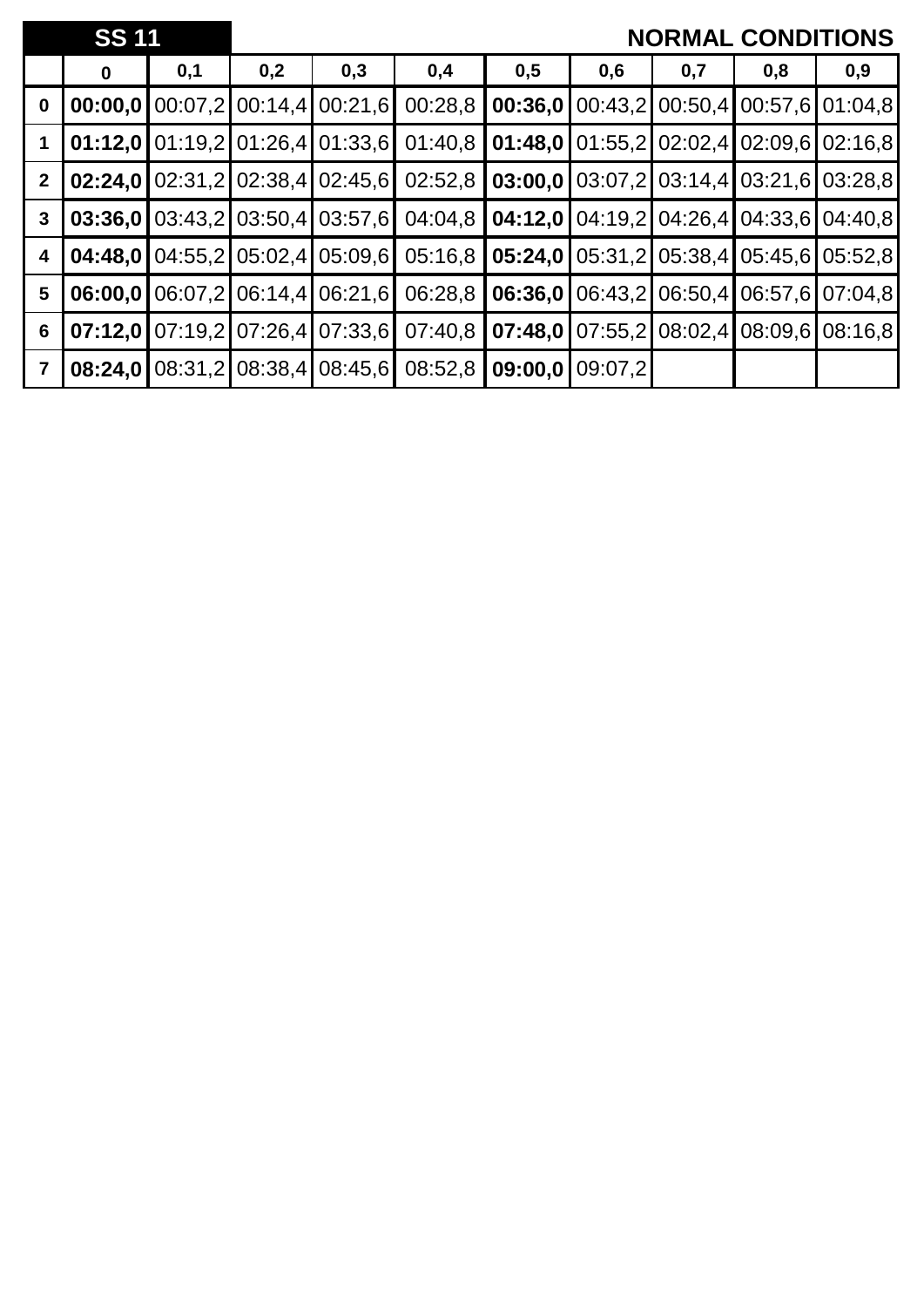| <b>SS 12</b> |     |     |     |                                                                                                                   |     |     |     | <b>NORMAL CONDITIONS</b> |     |
|--------------|-----|-----|-----|-------------------------------------------------------------------------------------------------------------------|-----|-----|-----|--------------------------|-----|
|              | 0,1 | 0,2 | 0,3 | 0,4                                                                                                               | 0,5 | 0.6 | 0,7 | 0.8                      | 0,9 |
|              |     |     |     | 0 $\vert$ 00:00,0 $\vert$ 00:07,2 $\vert$ 00:14,4 $\vert$ 00:21,6 00:28,8 00:36,0 00:43,2 00:50,4 00:57,6 01:04,8 |     |     |     |                          |     |
|              |     |     |     | 1 <b>01:12,0</b> 01:19,2 01:26,4 01:33,6 01:40,8 <b>01:48,0</b> 01:56,4 02:04,2 02:11,4 02:18,6                   |     |     |     |                          |     |
|              |     |     |     | 2   02:25,8   02:33,0   02:40,2   02:47,4   02:54,6   03:01,8   03:09,0                                           |     |     |     |                          |     |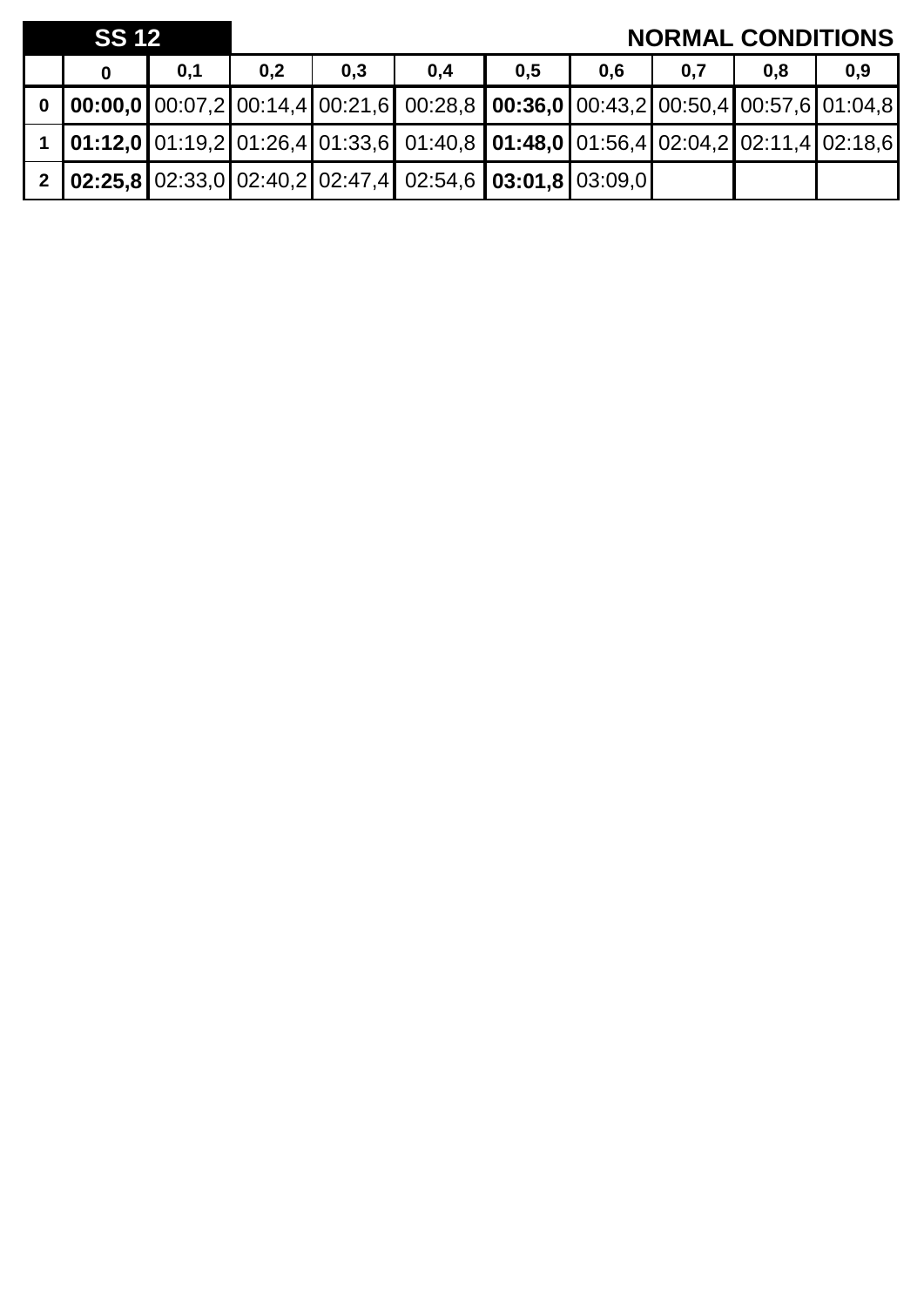|                         | <b>SS 13</b> |     |     |                                         |                                                                                                                                                                 |     |     |     | <b>NORMAL CONDITIONS</b>                       |     |
|-------------------------|--------------|-----|-----|-----------------------------------------|-----------------------------------------------------------------------------------------------------------------------------------------------------------------|-----|-----|-----|------------------------------------------------|-----|
|                         | 0            | 0,1 | 0,2 | 0,3                                     | 0,4                                                                                                                                                             | 0,5 | 0,6 | 0,7 | 0,8                                            | 0,9 |
| $\mathbf 0$             |              |     |     | 00:00,0100:07,2100:14,4100:21,6         | 00:28,8                                                                                                                                                         |     |     |     | <b>00:36,0</b> 00:43,2 00:50,4 00:57,6 01:04,8 |     |
|                         |              |     |     |                                         | $\vert$ 01:12,1 $\vert$ 01:26,5 $\vert$ 01:40,2 $\vert$ 01:47,4 $\vert$ 01:54,6 $\vert$ 02:01,8 $\vert$ 02:09,0 $\vert$ 02:16,2 $\vert$ 02:23,4 $\vert$ 02:30,6 |     |     |     |                                                |     |
| $\overline{2}$          |              |     |     |                                         | <b>02:37,8</b> 02:45,0 02:52,2 02:59,4 03:06,6 <b>03:13,8</b> 03:21,0 03:28,2 03:35,4 03:42,6                                                                   |     |     |     |                                                |     |
| $\mathbf{3}$            |              |     |     |                                         | <b>03:49,8</b> 03:57,0 04:04,2 04:11,4 04:18,6 <b>04:25,8</b> 04:33,0 04:40,2 04:47,4 04:54,6                                                                   |     |     |     |                                                |     |
| $\overline{\mathbf{4}}$ |              |     |     | $05:01,8$   05:09,0   05:16,2   05:23,4 | 05:30,6                                                                                                                                                         |     |     |     | $05:37,8$ 05:45,0 05:52,2 05:59,4 06:06,6      |     |
| $5\phantom{1}$          |              |     |     | $06:13.8$ 06:21,0 06:28,2 06:35,4       | 06:42,6                                                                                                                                                         |     |     |     |                                                |     |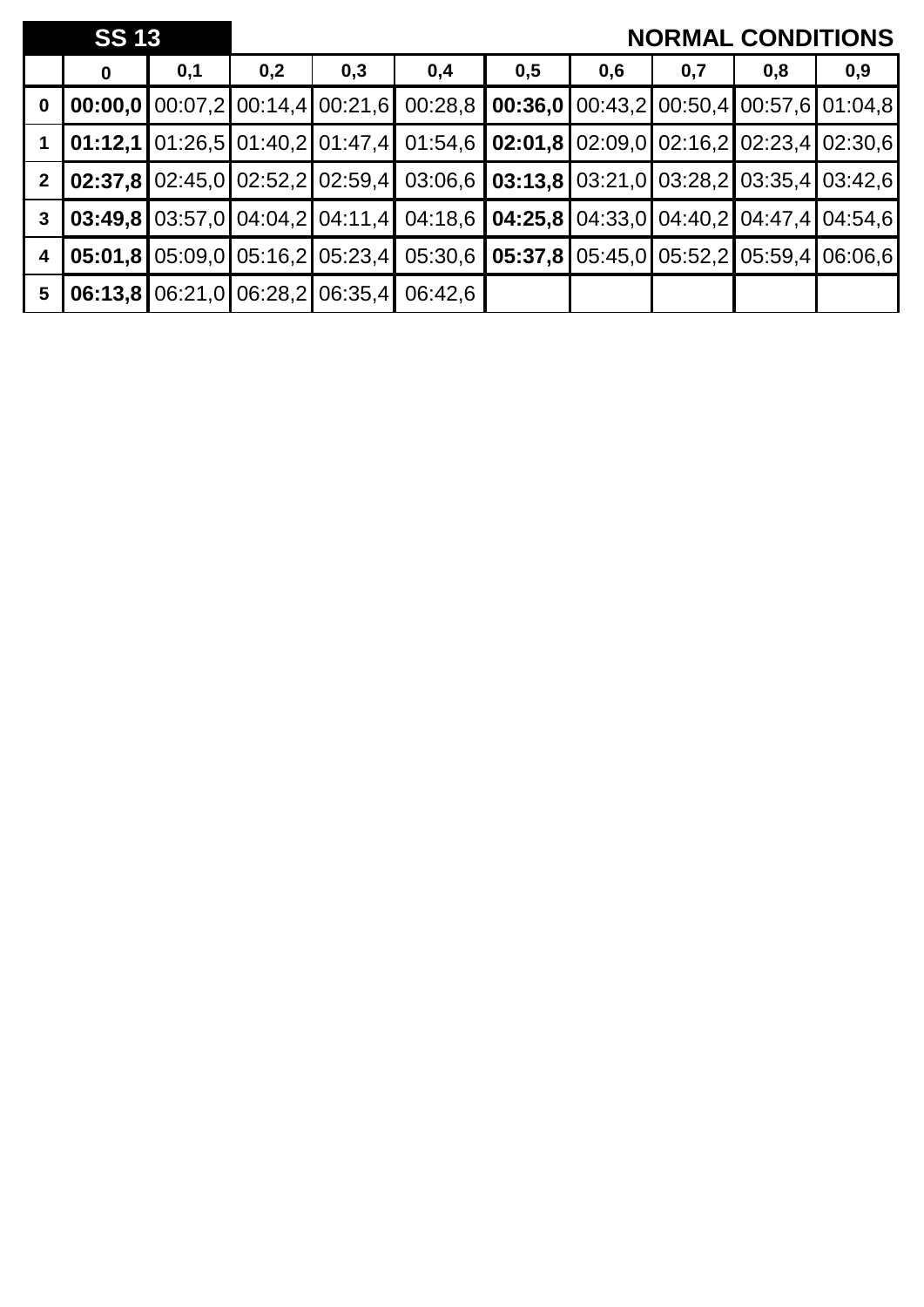|             | <b>SS 14</b> |     |     | <b>NORMAL CONDITIONS</b> |                                                                                                                                                                 |     |     |     |     |     |
|-------------|--------------|-----|-----|--------------------------|-----------------------------------------------------------------------------------------------------------------------------------------------------------------|-----|-----|-----|-----|-----|
|             | $\bf{0}$     | 0,1 | 0,2 | 0,3                      | 0,4                                                                                                                                                             | 0,5 | 0,6 | 0,7 | 0,8 | 0,9 |
| $\mathbf 0$ |              |     |     |                          | $\vert$ 00:00,0 $\vert$ 00:07,2 $\vert$ 00:14,4 $\vert$ 00:21,6 $\vert$ 00:28,8 $\vert$ 00:36,0 $\vert$ 00:43,2 $\vert$ 00:50,4 $\vert$ 00:57,6 $\vert$ 01:04,8 |     |     |     |     |     |
|             |              |     |     |                          | $\vert$ 01:12,0 $\vert$ 01:19,2 $\vert$ 01:26,4 $\vert$ 01:33,6 $\vert$ 01:40,8 $\vert$ 01:48,0 $\vert$ 01:55,2 $\vert$ 02:02,4 $\vert$ 02:09,6 $\vert$ 02:16,8 |     |     |     |     |     |
|             |              |     |     |                          | 2 02:24,0 02:31,2 02:38,4 02:45,6 02:52,8 03:00,0 03:07,2 03:14,4 03:21,6 03:28,8                                                                               |     |     |     |     |     |
|             |              |     |     |                          | $\vert$ 03:36,0 03:43,2 03:50,4 03:57,6 04:04,8 04:12,0 04:19,2 04:26,4                                                                                         |     |     |     |     |     |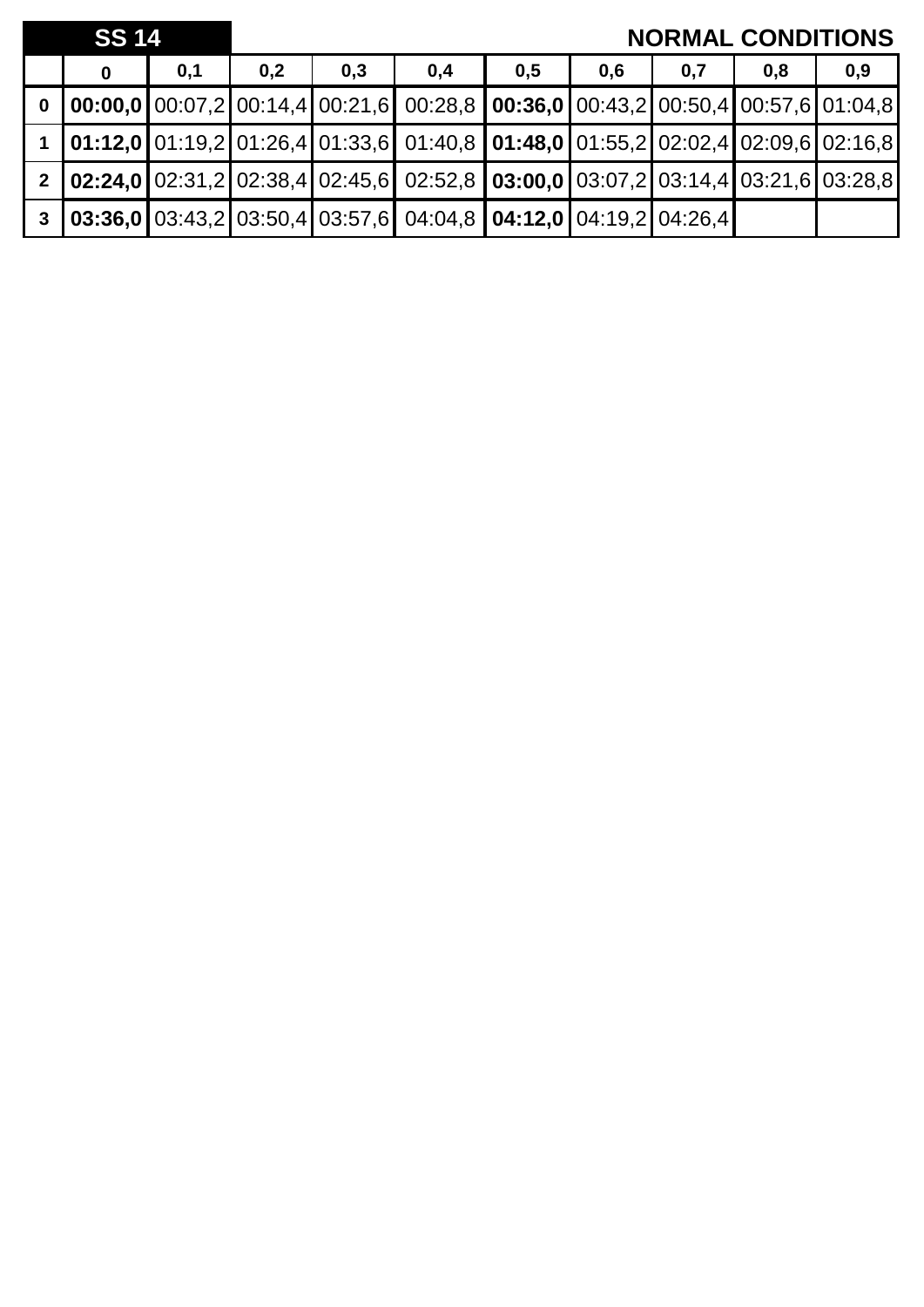|                | <b>SS 15</b> |         |         |                           |         |                                       |         |         | <b>NORMAL CONDITIONS</b> |                 |
|----------------|--------------|---------|---------|---------------------------|---------|---------------------------------------|---------|---------|--------------------------|-----------------|
|                | $\bf{0}$     | 0,1     | 0,2     | 0,3                       | 0,4     | 0,5                                   | 0,6     | 0,7     | 0,8                      | 0,9             |
| $\bf{0}$       | 00:00,0      | 00:07,2 |         | 00:14,4 00:21,6           | 00:28,8 | 00:36,0                               | 00:43,2 | 00:50,4 | 00:57,6 01:04,8          |                 |
| 1              | 01:12,0      | 01:19,2 |         | $01:26,4$ 01:33,6         | 01:40,8 | 01:48,0                               | 01:55,2 | 02:02,4 | $02:09,6$ 02:16,8        |                 |
| $\mathbf{2}$   | 02:24,0      |         |         | $02:31,2$ 02:43,2 02:53,5 | 03:01,5 | 03:09,5                               | 03:17,5 |         | 03:25,8 03:34,8 03:42,8  |                 |
| $\mathbf{3}$   | 03:50,0      |         |         | 03:57,2 04:04,4 04:11,6   | 04:18,8 | 04:26,0                               | 04:33,2 |         | 04:40,4 04:47,6 04:54,8  |                 |
| 4              | 05:02,0      | 05:09,2 | 05:16,4 | 05:23,6                   | 05:30,8 | 05:38,0                               | 05:45,2 | 05:52,4 | 05:59,6                  | 06:06.8         |
| 5              | 06:14,0      | 06:21,2 | 06:28,4 | 06:35,6                   | 06:42,8 | 06:50,0                               | 06:57,2 |         | 07:04,4 07:11,6 07:18,8  |                 |
| 6              | 07:26,0      |         |         | 07:33,2 07:40,4 07:47,6   | 07:54,8 | 08:02,0                               | 08:09,2 |         | 08:16,4 08:23,6 08:30,8  |                 |
| $\overline{7}$ | 08:38,0      | 08:45,2 | 08:52,4 | 08:59,6                   | 09:06,8 | 09:14,0                               | 09:21,2 | 09:28,4 | 09:35,6 09:42,8          |                 |
| 8              | 09:50,0      | 09:57,2 |         | 10:04,4 10:11,6           | 10:18,8 | 10:26,0                               | 10:33,2 | 10:40,4 |                          | 10:47,6 10:54,8 |
| 9              | 11:02,0      |         |         | 11:09.2 11:16.4 11:23.6   |         | 11:30,8   11:38,0   11:45,2   11:52,4 |         |         |                          |                 |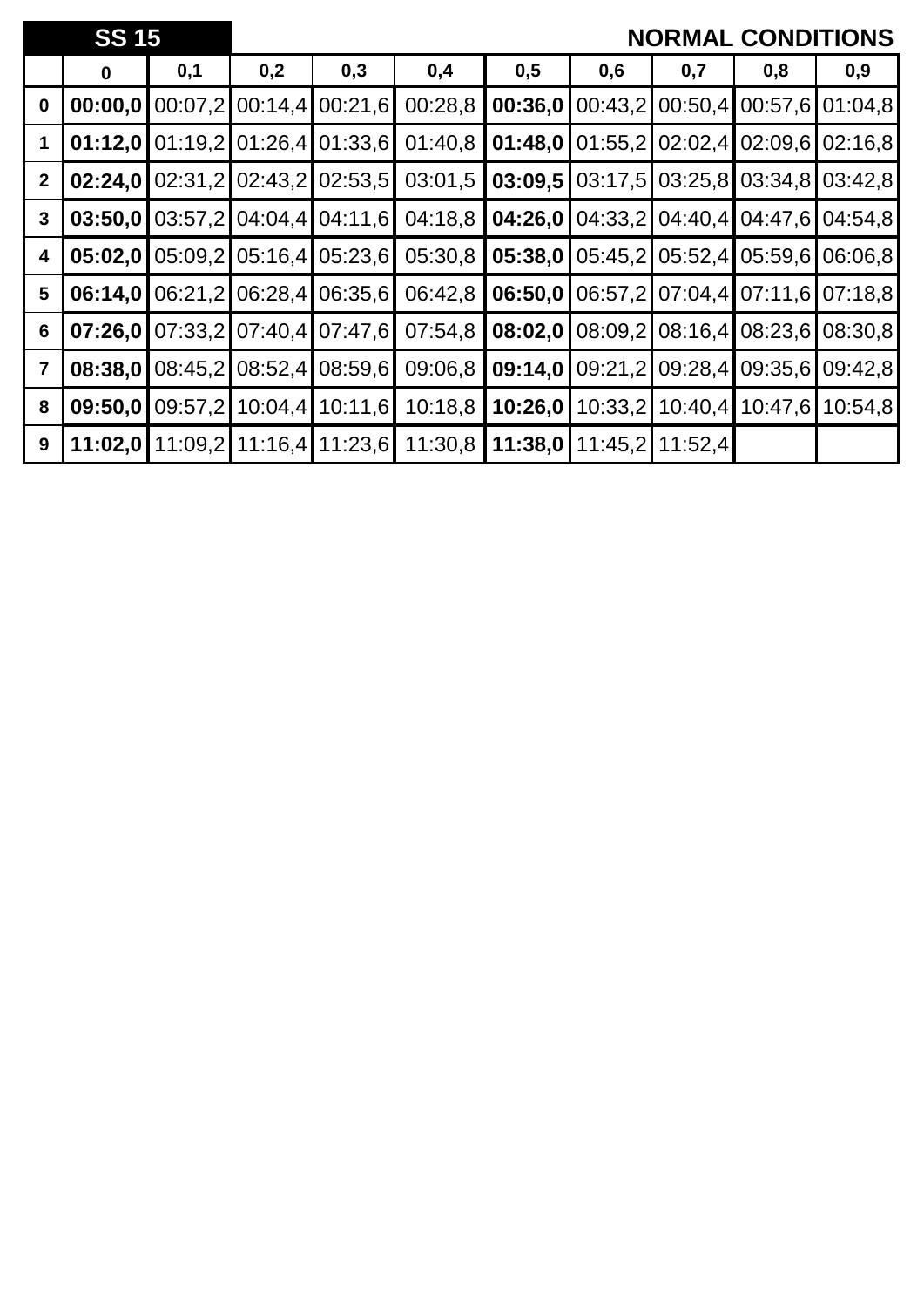|          | <b>SS 16</b>                              |     |     |     |                                                                                                                                                                         |     |     |     | <b>NORMAL CONDITIONS</b> |     |
|----------|-------------------------------------------|-----|-----|-----|-------------------------------------------------------------------------------------------------------------------------------------------------------------------------|-----|-----|-----|--------------------------|-----|
|          |                                           | 0,1 | 0,2 | 0.3 | 0.4                                                                                                                                                                     | 0,5 | 0.6 | 0,7 | 0.8                      | 0,9 |
| $\bf{0}$ |                                           |     |     |     | $\vert$ 00:00,0 $\vert$ 00:07,2 $\vert$ 00:14,4 $\vert$ 00:21,6 $\vert$ 00:28,8 $\vert$ 00:36,0 $\vert$ 00:43,2 $\vert$ 00:50,4 $\vert$ 00:57,6 $\vert$ 01:04,8 $\vert$ |     |     |     |                          |     |
|          |                                           |     |     |     | 1 <b>01:12,0</b> 01:19,2 01:26,4 01:33,6 01:40,8 <b>01:48,0</b> 01:55,2 02:02,4 02:09,6 02:16,8                                                                         |     |     |     |                          |     |
|          | 2   02:24,0   02:31,2   02:38,4   02:45,6 |     |     |     |                                                                                                                                                                         |     |     |     |                          |     |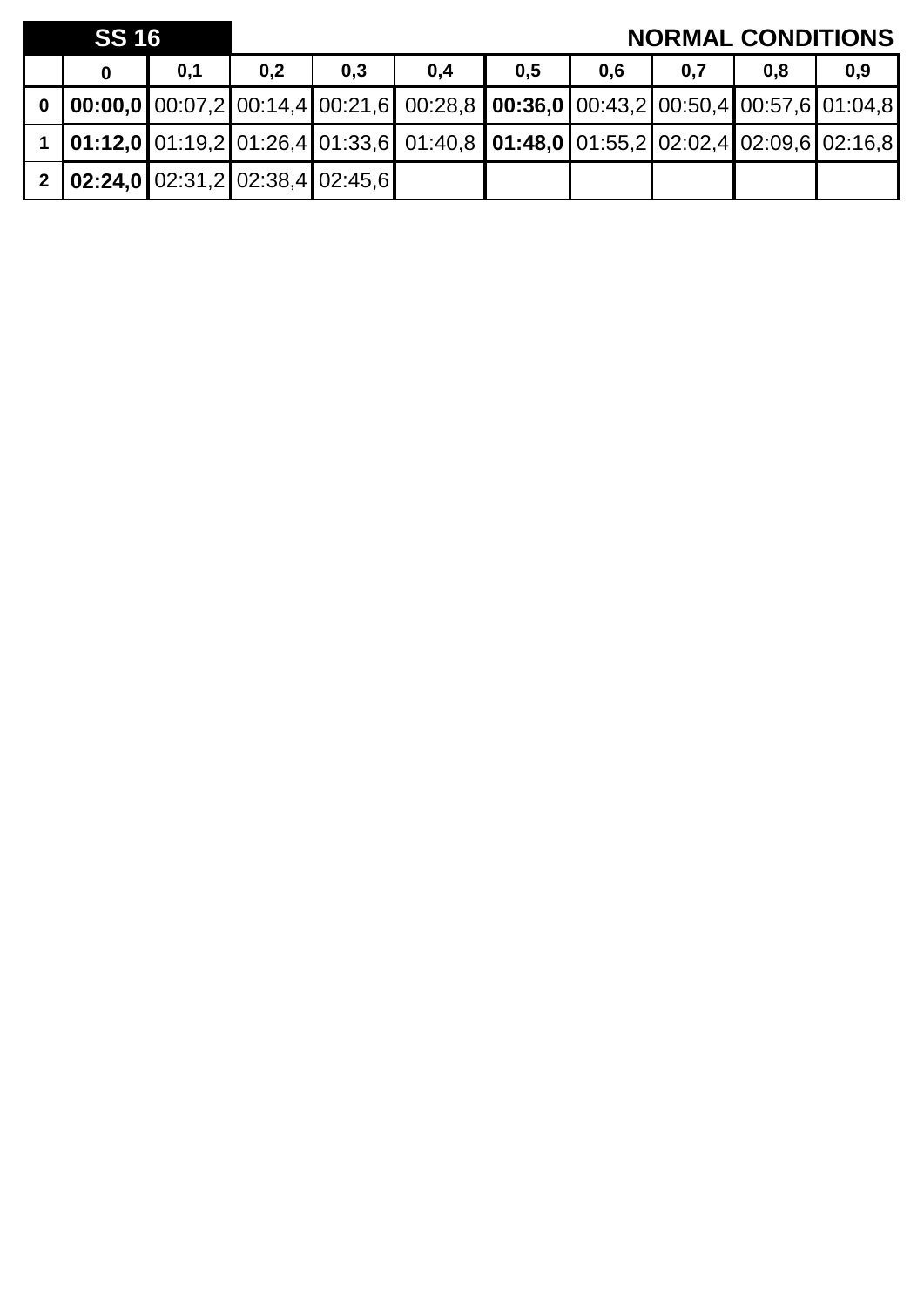|                | <b>SS 17</b> |         |                           |                         |         |         |         |         | <b>NORMAL CONDITIONS</b> |         |
|----------------|--------------|---------|---------------------------|-------------------------|---------|---------|---------|---------|--------------------------|---------|
|                | $\bf{0}$     | 0,1     | 0,2                       | 0,3                     | 0,4     | 0,5     | 0,6     | 0,7     | 0,8                      | 0,9     |
| $\bf{0}$       | 00:00,0      | 00:07,2 | 00:14,4                   | 00:21,6                 | 00:28,8 | 00:36,0 | 00:43,2 | 00:50,4 | 00:57,6 01:04,8          |         |
| 1              | 01:12,0      | 01:19,2 |                           | 01:26,4 01:33,6         | 01:40,8 | 01:48,0 | 01:55,2 | 02:02,4 | 02:09,6                  | 02:16,8 |
| $\mathbf{2}$   | 02:24,0      |         | $02:32,6$ 02:42,8 02:53,1 |                         | 03:00,3 | 03:07,5 | 03:14,7 | 03:21,9 | 03:29,1                  | 03:36,3 |
| $\mathbf{3}$   | 03:43,5      | 03:50,7 | 03:57,9                   | 04:05,1                 | 04:12,3 | 04:19,5 | 04:26,7 | 04:33.9 | 04:41,1                  | 04:48.3 |
| 4              | 04:55,5      | 05:02,7 | 05:09,9                   | 05:17,1                 | 05:24,3 | 05:31,5 | 05:38,7 | 05:45.9 | 05:53,1                  | 06:00,3 |
| 5              | 06:07,5      | 06:14,7 | 06:21,9                   | 06:29,1                 | 06:36,3 | 06:43,5 | 06:50,7 | 06:57,9 | 07:05.1                  | 07:12,3 |
| 6              | 07:20,1      | 07:29,1 | 07:36,5                   | 07:43,7                 | 07:50,9 | 07:58,1 | 08:05,3 | 08:12,5 | 08:19,7                  | 08:26,9 |
| $\overline{7}$ | 08:34,1      | 08:41,3 | 08:48,5                   | 08:55,7                 | 09:02,9 | 09:10,1 | 09:18,2 | 09:27,2 | 09:36,2                  | 09:43,4 |
| 8              | 09:50,6      | 09:57,8 | 10:05,0                   | 10:12,2                 | 10:19,4 | 10:26,6 | 10:33,8 | 10:41,0 | 10:48,2                  | 10:55,4 |
| 9              | 11:02,6      |         |                           | 11:09,8 11:17,0 11:24,2 | 11:31,4 | 11:38,6 |         |         |                          |         |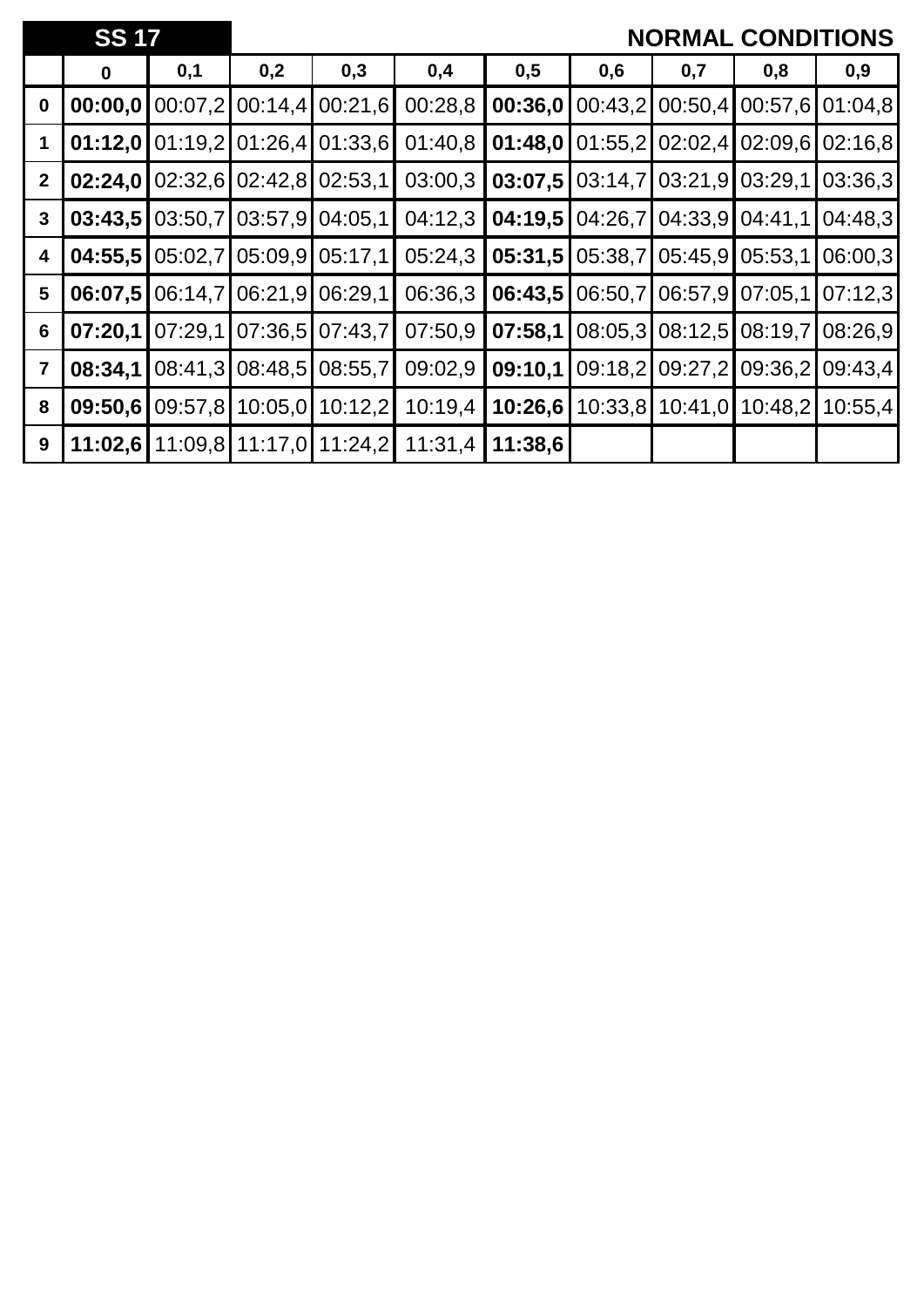|                         | <b>SS 18</b> |     | <b>NORMAL CONDITIONS</b> |                                 |                                                                                                                                                                                                                                                                                                                                            |     |     |     |                                                                                        |     |
|-------------------------|--------------|-----|--------------------------|---------------------------------|--------------------------------------------------------------------------------------------------------------------------------------------------------------------------------------------------------------------------------------------------------------------------------------------------------------------------------------------|-----|-----|-----|----------------------------------------------------------------------------------------|-----|
|                         | $\bf{0}$     | 0,1 | 0,2                      | 0,3                             | 0,4                                                                                                                                                                                                                                                                                                                                        | 0,5 | 0,6 | 0,7 | 0,8                                                                                    | 0,9 |
| $\mathbf 0$             |              |     |                          | 00:00.0100:07,2100:14,4100:21,6 | 00:28,8                                                                                                                                                                                                                                                                                                                                    |     |     |     | <b>00:36,0</b> $\boxed{00:43,2}$ $\boxed{00:50,4}$ $\boxed{00:57,6}$ $\boxed{01:04,8}$ |     |
|                         |              |     |                          |                                 | $\vert 01:12,0 \vert 01:19,2 \vert 01:26,4 \vert 01:33,6 \vert 01:40,8 \vert 01:48,0 \vert 01:55,2 \vert 02:02,4 \vert 02:09,6 \vert 02:16,8$                                                                                                                                                                                              |     |     |     |                                                                                        |     |
| 2 <sup>1</sup>          |              |     |                          |                                 | $\vert 02:24,0 \vert 02:31,2 \vert 02:38,4 \vert 02:45,6 \vert 02:52,8 \vert 03:00,0 \vert 03:07,2 \vert 03:14,4 \vert 03:21,6 \vert 03:28,8 \vert 03:2 \vert 03:2 \vert 03:2 \vert 03:2 \vert 03:2 \vert 03:2 \vert 03:2 \vert 03:2 \vert 03:2 \vert 03:2 \vert 03:2 \vert 03:2 \vert 03:2 \vert 03:2 \vert 03:2 \vert 03:2 \vert 03:2 \$ |     |     |     |                                                                                        |     |
| $\mathbf{3}$            |              |     |                          |                                 | <b>03:36,0</b> $\left[ 03:43,2 \right]$ $03:50,4$ $\left[ 03:57,6 \right]$ $04:04,8$ $\left[ 04:12,0 \right]$ $04:19,2$ $\left[ 04:26,4 \right]$ $04:33,6$ $\left[ 04:40,8 \right]$                                                                                                                                                        |     |     |     |                                                                                        |     |
| $\overline{\mathbf{4}}$ |              |     |                          |                                 | <b>04:48,0</b> 04:55,2 05:02,4 05:09,6 05:16,8 <b>05:24,0</b> 05:31,2 05:38,4 05:45,6 05:52,8                                                                                                                                                                                                                                              |     |     |     |                                                                                        |     |
| $5\phantom{1}$          |              |     |                          |                                 | 06:00,0 06:07,2 06:14,4 06:21,6 06:28,8 06:36,0 06:43,2 06:50,4 06:57,6                                                                                                                                                                                                                                                                    |     |     |     |                                                                                        |     |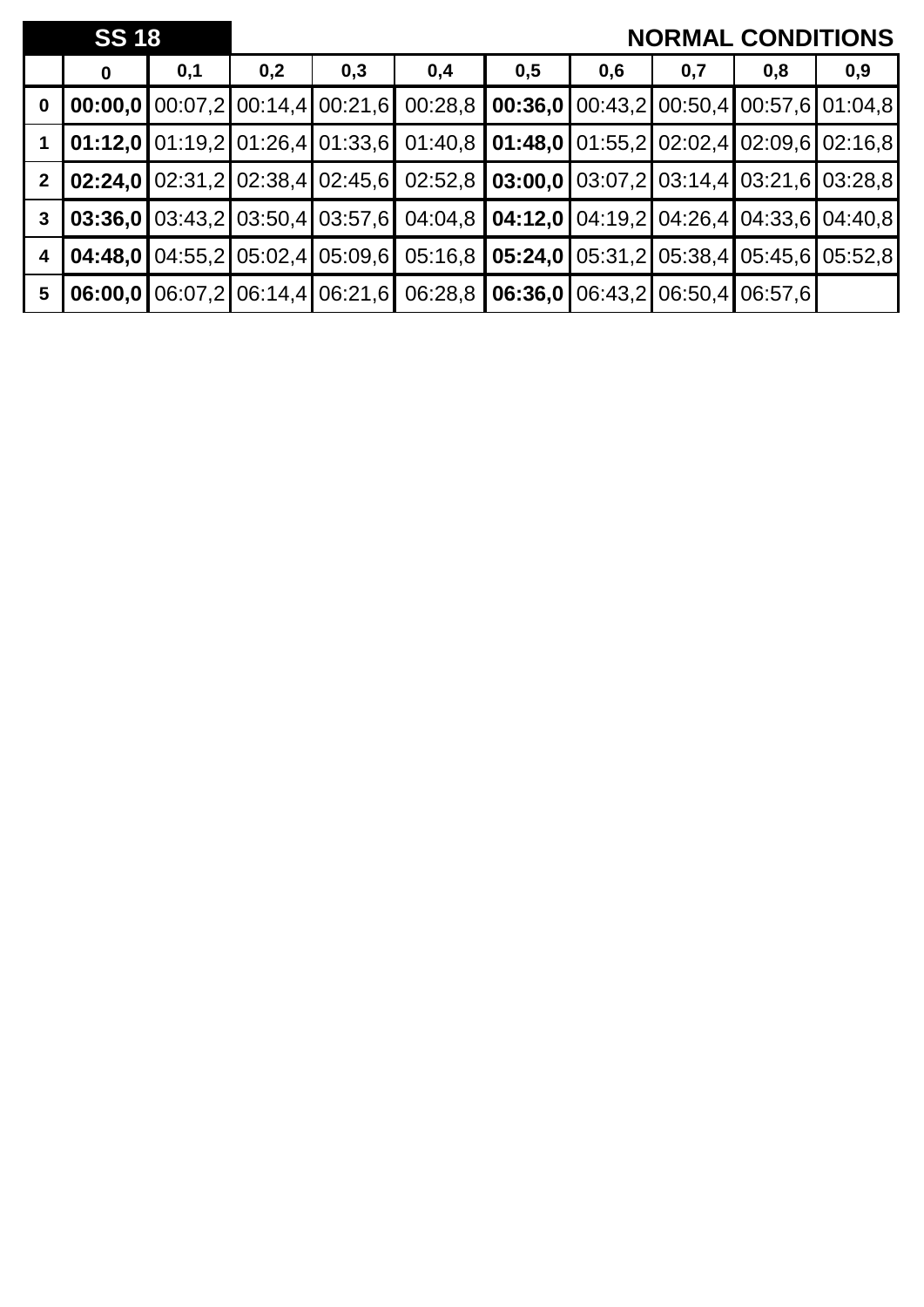|                         | <b>SS 19</b> |                   |     |                                                                      |                                                                                                          |                                                             |     |     | <b>NORMAL CONDITIONS</b>                                                              |     |
|-------------------------|--------------|-------------------|-----|----------------------------------------------------------------------|----------------------------------------------------------------------------------------------------------|-------------------------------------------------------------|-----|-----|---------------------------------------------------------------------------------------|-----|
|                         | $\bf{0}$     | 0,1               | 0,2 | 0,3                                                                  | 0,4                                                                                                      | 0,5                                                         | 0,6 | 0,7 | 0,8                                                                                   | 0,9 |
| $\mathbf 0$             |              |                   |     | 00:00,0100:07,2100:14,4100:21,6                                      | 00:28,8                                                                                                  |                                                             |     |     | <b>00:36,0</b> $\boxed{00:43,2}$ $\boxed{00:50,4}$ $\boxed{00:57,6$ $\boxed{01:04,8}$ |     |
|                         |              |                   |     | $01:12,0$   01:19,2   01:26,4   01:33,6                              |                                                                                                          | $01:40,8$   01:48,0   01:55,2   02:02,4   02:09,6   02:16,8 |     |     |                                                                                       |     |
| 2 <sup>2</sup>          |              |                   |     |                                                                      | <b>02:24,0</b> $02:31,2$ $02:38,4$ $02:45,6$ $02:52,8$ $03:00,0$ $03:07,2$ $03:14,4$ $03:21,6$ $03:28,8$ |                                                             |     |     |                                                                                       |     |
| $\mathbf{3}$            |              |                   |     | 03:36.0103:43.2103:50.4103:57.61                                     |                                                                                                          | $04:04,8$   04:12,0   04:19,2   04:26,4   04:33,6   04:40,8 |     |     |                                                                                       |     |
| $\overline{\mathbf{4}}$ |              |                   |     | <b>04:48,0</b> $\boxed{04:55,2}$ $\boxed{05:02,4}$ $\boxed{05:09,6}$ |                                                                                                          | 05:16,8   05:24,0   05:32,0   05:41,9   05:53,8   06:05,9   |     |     |                                                                                       |     |
| $5\phantom{.0}$         | 06:16.4      |                   |     | 06:23,6 06:30,8 06:38,0                                              |                                                                                                          | 06:45,2   06:52,4   06:59,6   07:06,8   07:14,0   07:21,2   |     |     |                                                                                       |     |
| 6                       |              | $07:28,4$ 07:35,6 |     |                                                                      |                                                                                                          |                                                             |     |     |                                                                                       |     |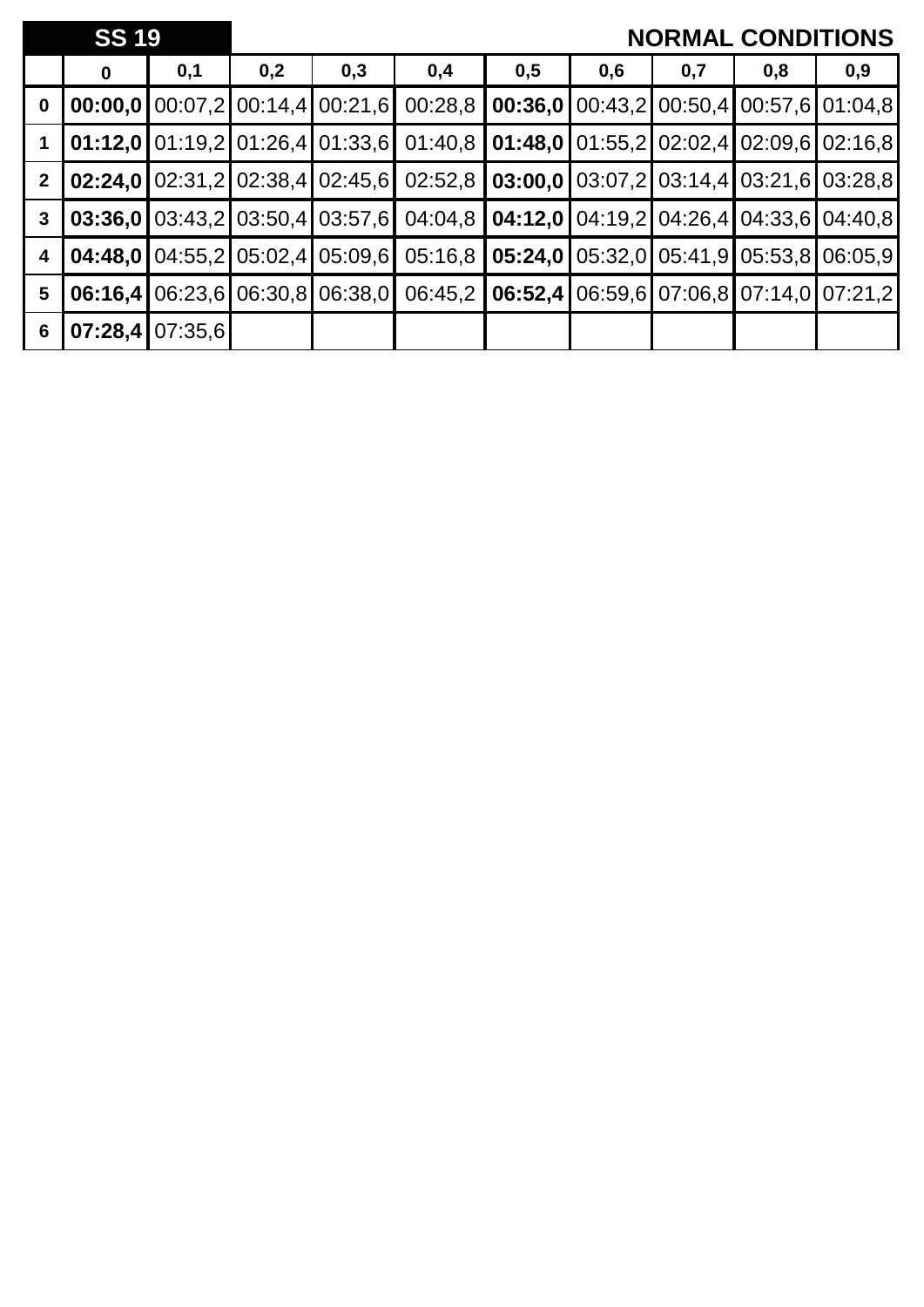|                | <b>SS 20</b>                                                            |     |     |     |                                                                                                                                                                 |     |     | <b>NORMAL CONDITIONS</b> |     |     |
|----------------|-------------------------------------------------------------------------|-----|-----|-----|-----------------------------------------------------------------------------------------------------------------------------------------------------------------|-----|-----|--------------------------|-----|-----|
|                | 0                                                                       | 0,1 | 0,2 | 0,3 | 0,4                                                                                                                                                             | 0,5 | 0,6 | 0,7                      | 0,8 | 0,9 |
| $\mathbf 0$    |                                                                         |     |     |     | 00:00,0 00:12,0 00:24,0 00:36,0 00:48,0 01:00,0 01:08,4 01:15,6 01:22,8 01:30,0                                                                                 |     |     |                          |     |     |
|                |                                                                         |     |     |     | 1 <b>01:37,2</b> 01:44,4 01:51,6 01:58,8 02:06,0 <b>02:13,2</b> 02:20,4 02:28,4 02:36,4 02:44,4                                                                 |     |     |                          |     |     |
| $\overline{2}$ |                                                                         |     |     |     | $\vert$ 02:52,4 $\vert$ 03:00,4 $\vert$ 03:08,4 $\vert$ 03:16,4 $\vert$ 03:24,4 $\vert$ 03:32,4 $\vert$ 03:40,4 $\vert$ 03:49,4 $\vert$ 03:57,5 $\vert$ 04:04,7 |     |     |                          |     |     |
| $\mathbf{3}$   |                                                                         |     |     |     | $\vert$ 04:11,9 $\vert$ 04:19,1 $\vert$ 04:26,3 $\vert$ 04:34,4 $\vert$ 04:43,4 $\vert$ 04:51,5 $\vert$ 04:58,7 $\vert$ 05:05,9 $\vert$ 05:13,1 $\vert$ 05:20,3 |     |     |                          |     |     |
| 4 <sup>1</sup> | $\vert$ 05:27,5 $\vert$ 05:34,7 $\vert$ 05:41,9 $\vert$ 05:49,1 $\vert$ |     |     |     | 05:56.3                                                                                                                                                         |     |     |                          |     |     |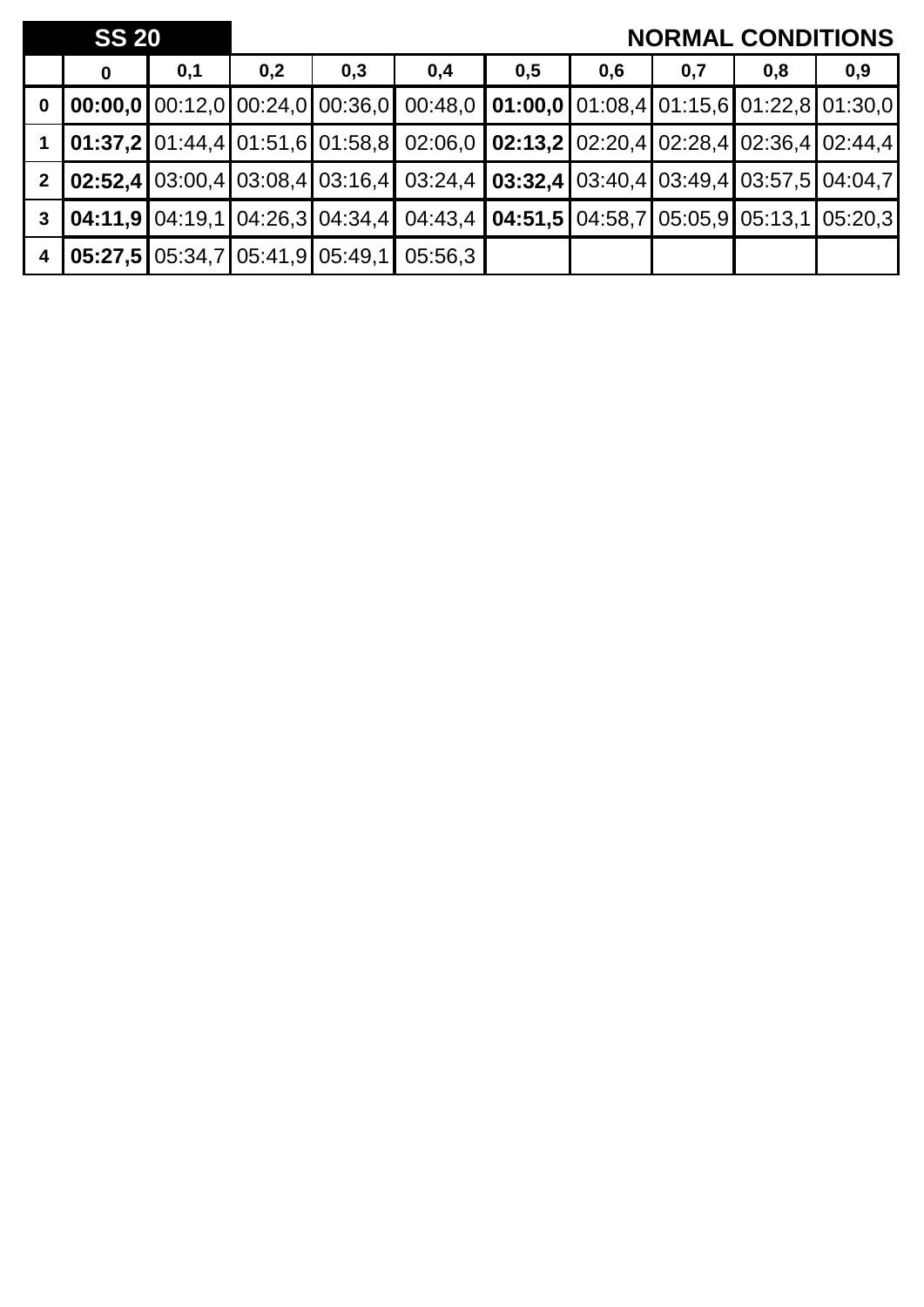|                | <b>SS 21</b> |     |     |                                          |                                                                                               |     |     |     | <b>NORMAL CONDITIONS</b>                               |     |
|----------------|--------------|-----|-----|------------------------------------------|-----------------------------------------------------------------------------------------------|-----|-----|-----|--------------------------------------------------------|-----|
|                | 0            | 0,1 | 0,2 | 0,3                                      | 0,4                                                                                           | 0,5 | 0,6 | 0,7 | 0,8                                                    | 0,9 |
| $\mathbf 0$    |              |     |     | <b>00:00,0</b> $00:07,2$ 00:14,4 00:21,6 | 00:28,8                                                                                       |     |     |     | <b>00:36,0</b>   00:43,2   00:50,4   00:57,6   01:04,8 |     |
|                |              |     |     |                                          | 01:12,0 01:19,2 01:26,4 01:33,6 01:40,8 01:48,0 01:55,2 02:02,4 02:09,6 02:16,8               |     |     |     |                                                        |     |
| 2 <sup>1</sup> |              |     |     |                                          | <b>02:24,0</b> 02:31,2 02:38,4 02:45,6 02:52,8 <b>03:00,0</b> 03:07,2 03:14,4 03:21,6 03:28,8 |     |     |     |                                                        |     |
| $\mathbf{3}$   |              |     |     |                                          | <b>03:36,0</b> 03:43,2 03:50,4 03:57,6 04:04,8 <b>04:12,0</b> 04:21,5 04:31,7 04:42,0 04:52,3 |     |     |     |                                                        |     |
| 4              |              |     |     | $05:02,6$   05:12,9   05:23,2   05:30,4  | 05:37,6                                                                                       |     |     |     | <b>05:44,8 05:52,0 05:59,2 06:06,4 06:13,6</b>         |     |
| 5              | 06:20.8      |     |     | 06:28,0 06:36,1 06:45,1                  | 06:54,1                                                                                       |     |     |     | <b>07:03,1</b> 07:10,3 07:17,5 07:24,7 07:31,9         |     |
| $6\phantom{1}$ | 07:39,1      |     |     | 07:46,3 07:53,5 08:00,7                  |                                                                                               |     |     |     |                                                        |     |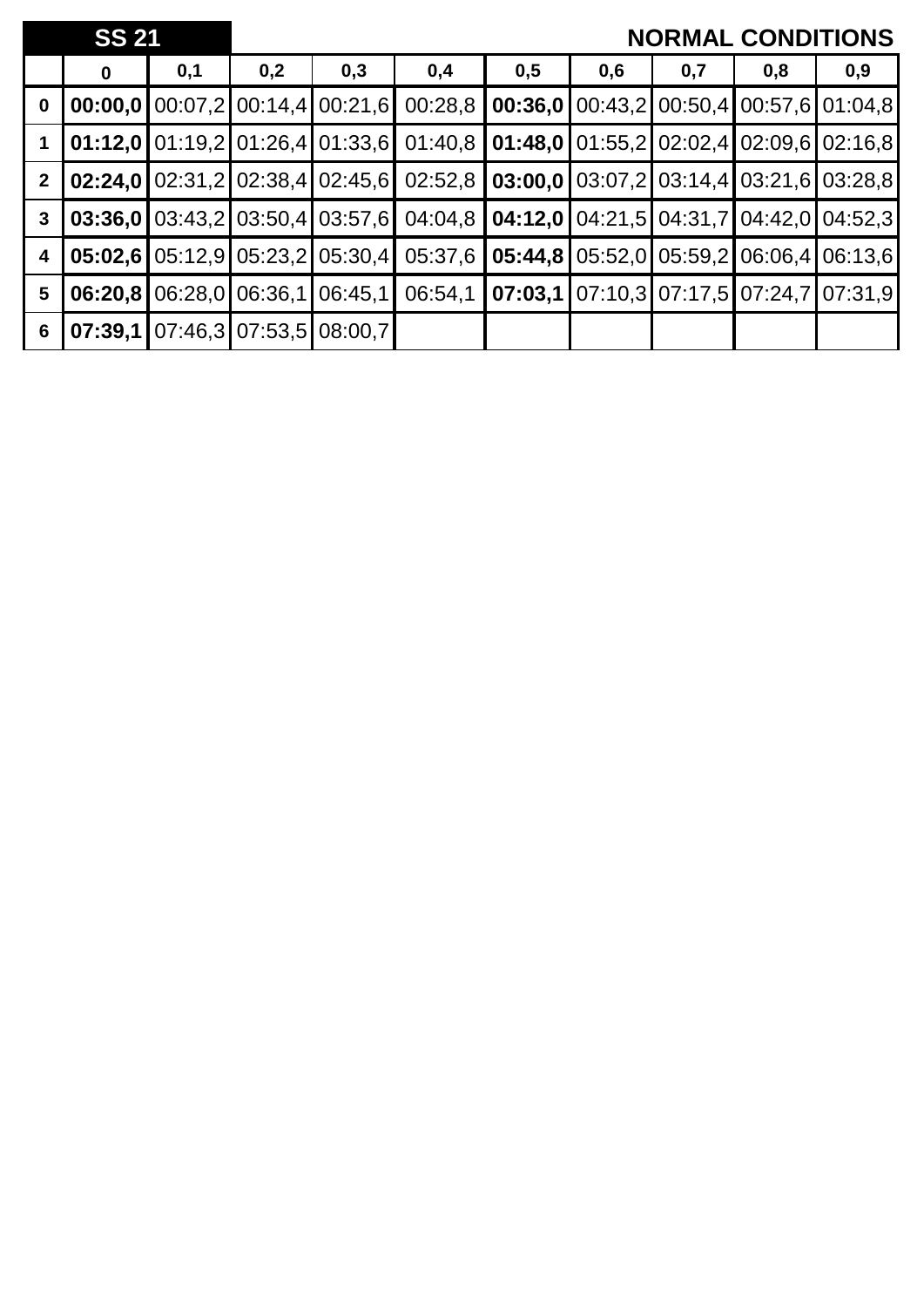**Closed Road Stage** *Mydibel-Lavano arena*

TARGET TIME = 2'18"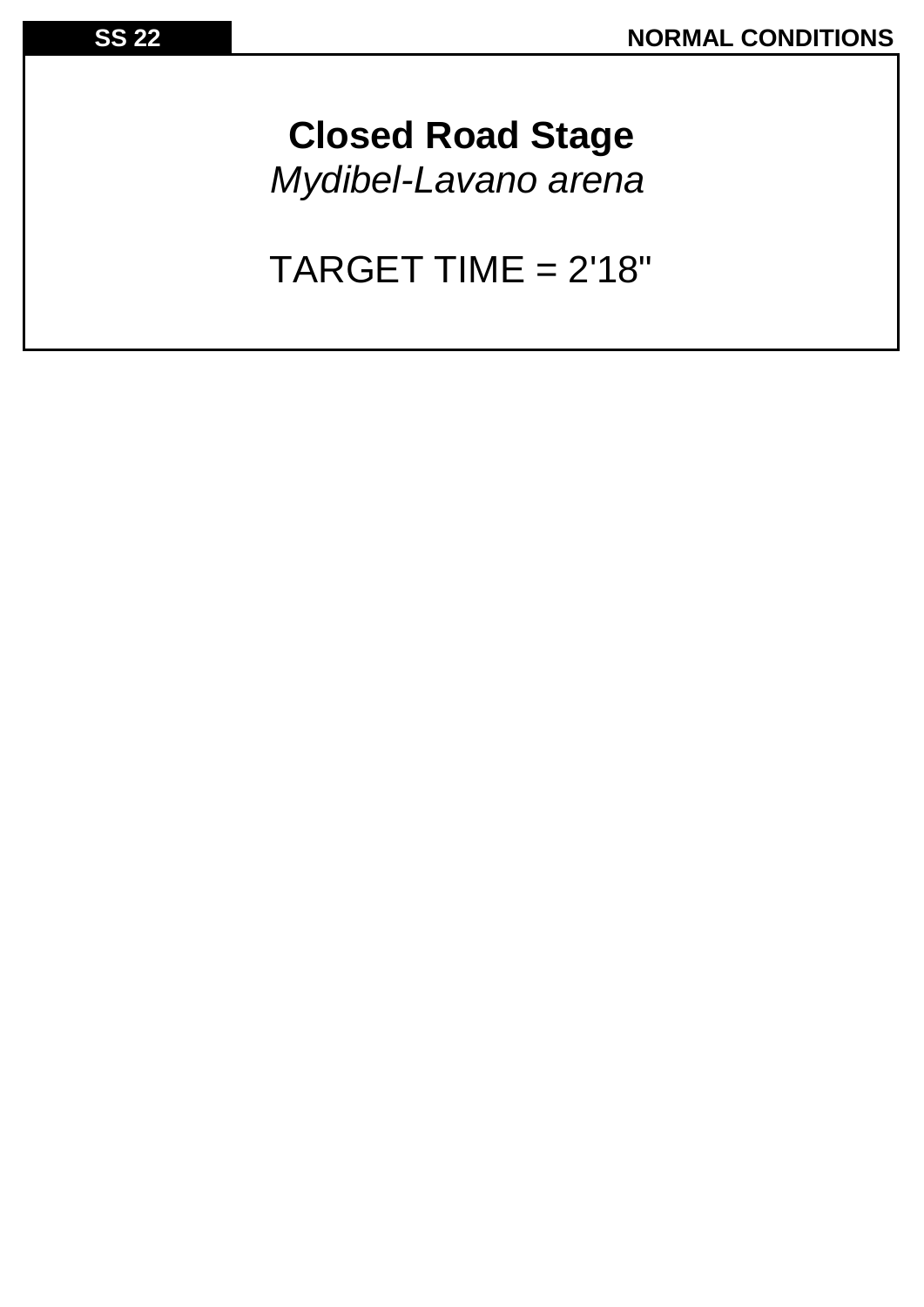|                         | <b>SS 23</b> |     |     |     | <b>NORMAL CONDITIONS</b>                                                                                                                                        |     |     |     |     |     |
|-------------------------|--------------|-----|-----|-----|-----------------------------------------------------------------------------------------------------------------------------------------------------------------|-----|-----|-----|-----|-----|
|                         | 0            | 0,1 | 0,2 | 0,3 | 0,4                                                                                                                                                             | 0,5 | 0,6 | 0,7 | 0,8 | 0,9 |
| $\overline{\mathbf{0}}$ |              |     |     |     | $\vert$ 00:00,0 $\vert$ 00:07,2 $\vert$ 00:14,4 $\vert$ 00:21,6 $\vert$ 00:28,8 $\vert$ 00:36,0 $\vert$ 00:43,2 $\vert$ 00:50,4 $\vert$ 00:57,6 $\vert$ 01:04,8 |     |     |     |     |     |
|                         |              |     |     |     | $\vert$ 01:12,0 $\vert$ 01:19,2 $\vert$ 01:26,4 $\vert$ 01:33,6 $\vert$ 01:40,8 $\vert$ 01:48,0 $\vert$ 01:55,2 $\vert$ 02:02,4 $\vert$ 02:09,6 $\vert$ 02:16,8 |     |     |     |     |     |
|                         |              |     |     |     | 2 <b>02:24,0</b> 02:31,2 02:38,4 02:45,6 02:52,8 <b>03:00,0</b> 03:07,2 03:14,4 03:21,6 03:28,8                                                                 |     |     |     |     |     |
| $\mathbf{3}$            |              |     |     |     | $\vert$ 03:36,0 $\vert$ 03:43,2 $\vert$ 03:50,4 $\vert$ 03:57,6 $\vert$ 04:04,8 $\vert$ 04:12,0 $\vert$ 04:19,2 $\vert$ 04:26,4 $\vert$                         |     |     |     |     |     |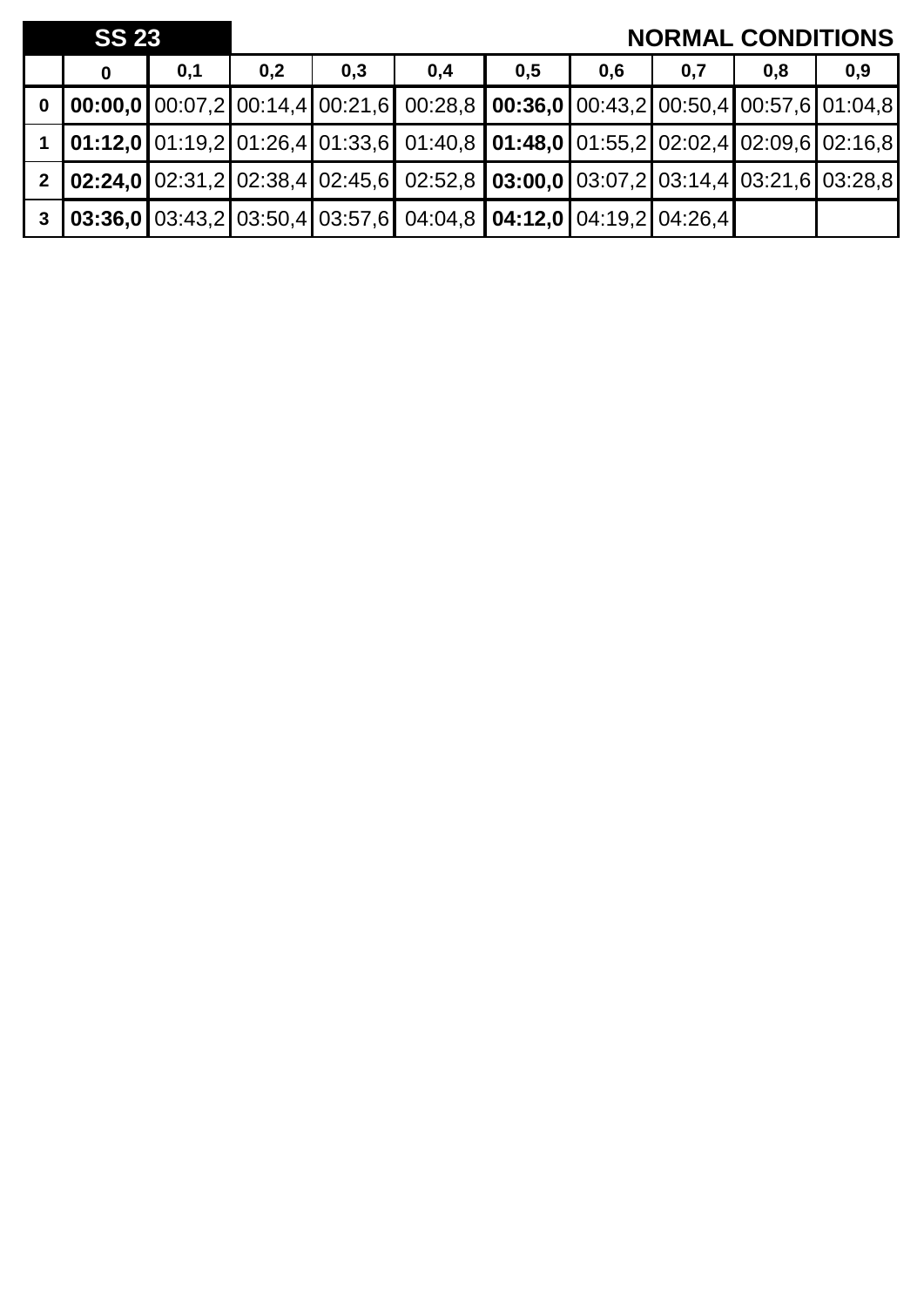|                | <b>SS 24</b> |     |                                                                      |     |                                                                                                                                               |                                                             |     |     | <b>NORMAL CONDITIONS</b>                       |     |
|----------------|--------------|-----|----------------------------------------------------------------------|-----|-----------------------------------------------------------------------------------------------------------------------------------------------|-------------------------------------------------------------|-----|-----|------------------------------------------------|-----|
|                | 0            | 0,1 | 0,2                                                                  | 0,3 | 0,4                                                                                                                                           | 0,5                                                         | 0,6 | 0,7 | 0,8                                            | 0,9 |
| $\mathbf 0$    |              |     | 00:00,0100:07,2100:14,4100:21,6                                      |     | 00:28.8                                                                                                                                       |                                                             |     |     | <b>00:36,0</b> 00:43,2 00:50,4 00:57,6 01:04,8 |     |
|                |              |     |                                                                      |     | $\vert 01:12,0 \vert 01:19,2 \vert 01:26,4 \vert 01:33,6 \vert 01:40,8 \vert 01:48,0 \vert 01:55,2 \vert 02:02,4 \vert 02:09,6 \vert 02:16,8$ |                                                             |     |     |                                                |     |
| $2^{\circ}$    |              |     |                                                                      |     | <b>02:24,0</b> 02:31,2 02:38,4 02:45,6 02:52,8 <b>03:00,0</b> 03:07,2 03:14,4 03:21,6 03:28,8                                                 |                                                             |     |     |                                                |     |
| $\mathbf{3}$   |              |     |                                                                      |     | 03:36,0 03:43,2 03:50,4 03:57,6 04:04,8 04:12,0 04:19,2 04:26,4 04:33,6 04:40,8                                                               |                                                             |     |     |                                                |     |
| 4              |              |     | <b>04:48,0</b> $\boxed{04:55,2}$ $\boxed{05:02,4}$ $\boxed{05:09,6}$ |     |                                                                                                                                               | $05:16,8$   05:24,0   05:31,2   05:38,4   05:45,6   05:52,8 |     |     |                                                |     |
| $5\phantom{1}$ |              |     | 06:00,000:07,206:14,406:21,6                                         |     |                                                                                                                                               |                                                             |     |     |                                                |     |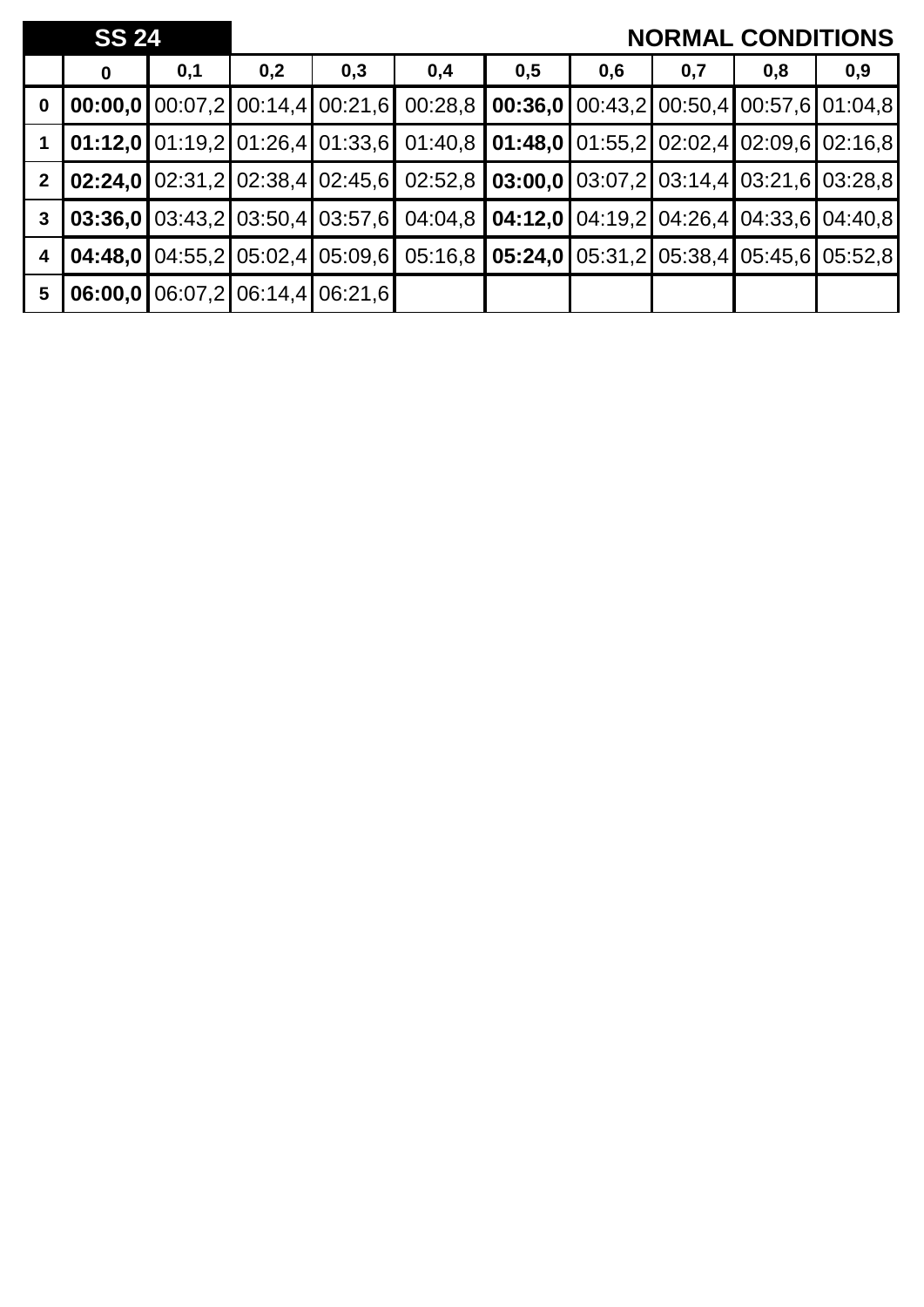| <b>SS 25</b> |   |     |     |     |                                                                                                                                                                   |     |     | <b>NORMAL CONDITIONS</b> |     |     |
|--------------|---|-----|-----|-----|-------------------------------------------------------------------------------------------------------------------------------------------------------------------|-----|-----|--------------------------|-----|-----|
|              | 0 | 0,1 | 0,2 | 0,3 | 0,4                                                                                                                                                               | 0,5 | 0,6 | 0,7                      | 0,8 | 0,9 |
|              |   |     |     |     | 0 $\vert$ 00:00,0 $\vert$ 00:07,2 $\vert$ 00:14,4 $\vert$ 00:21,6 $\vert$ 00:28,8 $\vert$ 00:36,0 $\vert$ 00:43,2 $\vert$ 00:50,4 $\vert$ 00:57,6 $\vert$ 01:04,8 |     |     |                          |     |     |
|              |   |     |     |     | $\vert$ 01:12,0 $\vert$ 01:19,2 $\vert$ 01:26,4 $\vert$ 01:33,6 $\vert$ 01:40,8 $\vert$ 01:48,0 $\vert$ 01:55,2 $\vert$ 02:02,4 $\vert$ 02:09,6 $\vert$ 02:16,8   |     |     |                          |     |     |
|              |   |     |     |     | 2 <b>02:24,0</b> 02:31,2 02:38,4 02:45,6 02:52,8 <b>03:00,0</b> 03:07,2 03:14,4 03:21,6 03:28,8                                                                   |     |     |                          |     |     |
|              |   |     |     |     | $\mid 3 \mid 03:36,0 \mid 03:43,2 \mid 03:50,4 \mid 03:57,6 \mid 04:04,8 \mid 04:12,0 \mid 04:19,2 \mid 04:26,4 \mid 04:33,6 \mid 04:40,8$                        |     |     |                          |     |     |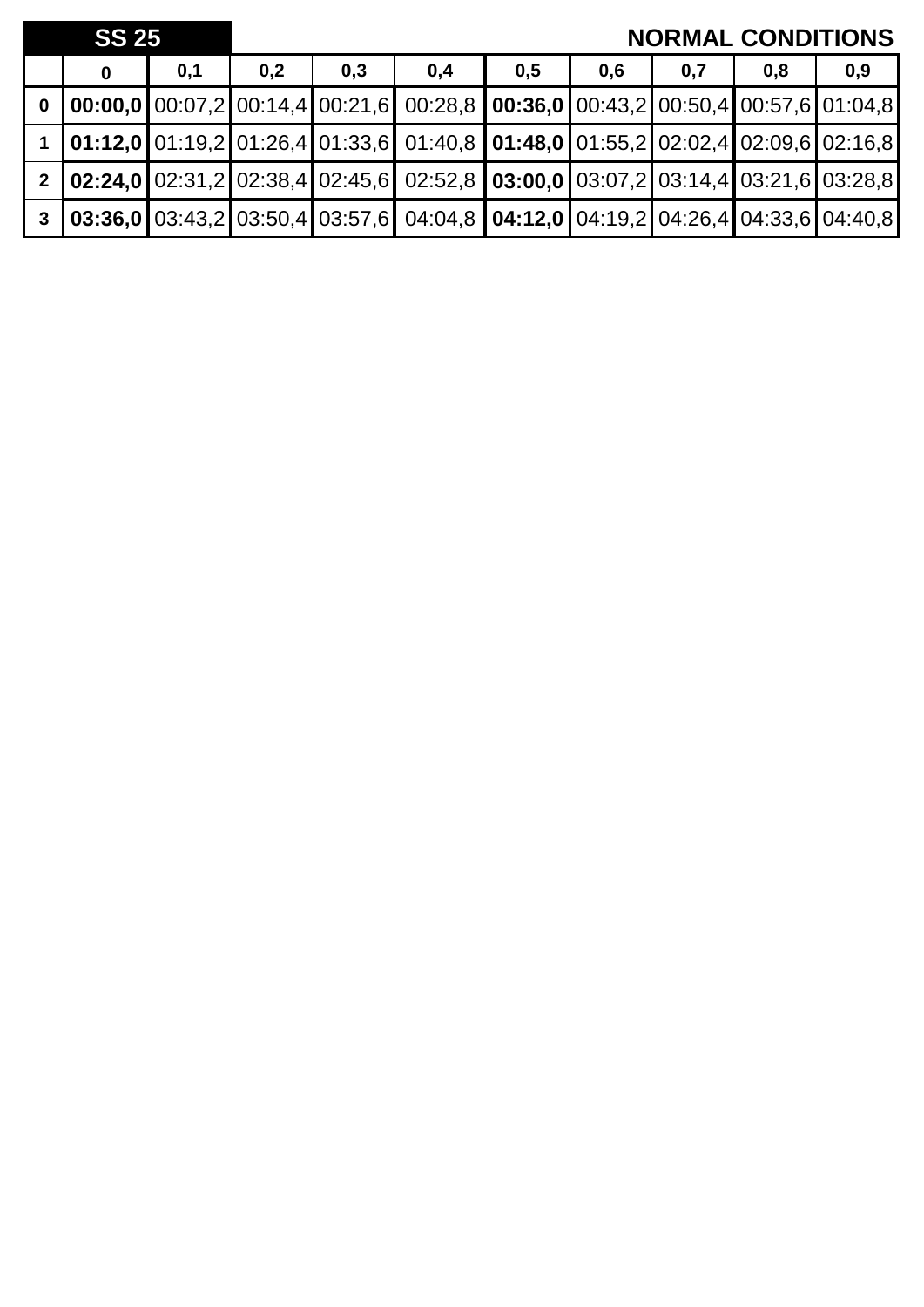| <b>SS 26</b> |                       |     |     |     |                                                                                                       |     |     | <b>NORMAL CONDITIONS</b> |     |     |
|--------------|-----------------------|-----|-----|-----|-------------------------------------------------------------------------------------------------------|-----|-----|--------------------------|-----|-----|
|              |                       | 0,1 | 0,2 | 0.3 | 0,4                                                                                                   | 0,5 | 0.6 | 0,7                      | 0.8 | 0,9 |
|              |                       |     |     |     | 0   00:00,0   00:08,4   00:16,7   00:25,1   00:33,5   00:45,0   00:54,6   01:01,8   01:09,0   01:16,2 |     |     |                          |     |     |
|              | 1   01:23,4   01:30,6 |     |     |     |                                                                                                       |     |     |                          |     |     |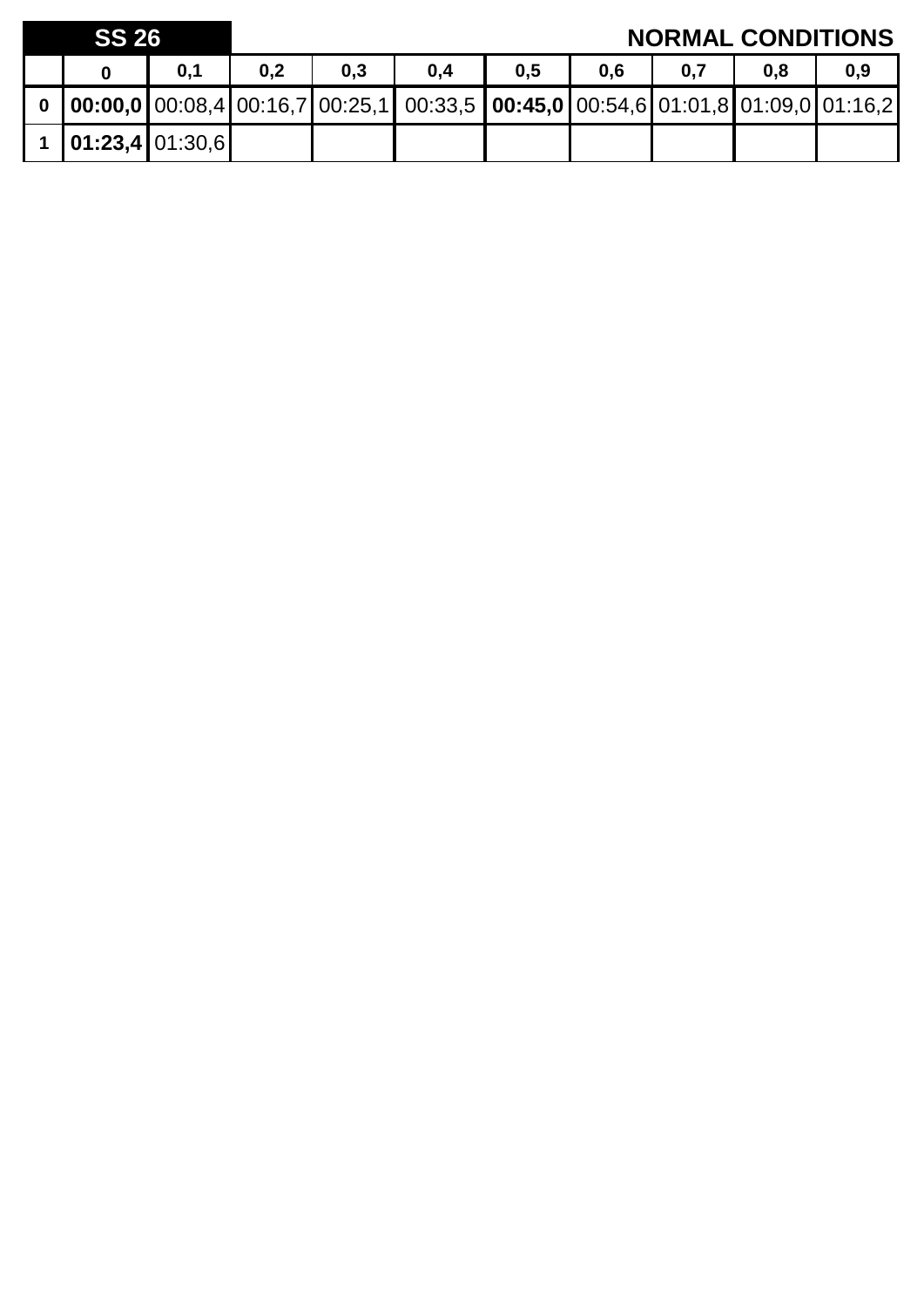|                         | <b>SS 27</b>                    |         |         |                                               |                                                                                 |                                                                            |         | <b>NORMAL</b> |                                                 | <b>CONDITIONS</b> |
|-------------------------|---------------------------------|---------|---------|-----------------------------------------------|---------------------------------------------------------------------------------|----------------------------------------------------------------------------|---------|---------------|-------------------------------------------------|-------------------|
|                         | $\mathbf 0$                     | 0,1     | 0,2     | 0,3                                           | 0,4                                                                             | 0,5                                                                        | 0,6     | 0,7           | 0,8                                             | 0,9               |
| $\bf{0}$                | 00:00,0                         | 00:07,2 | 00:14,4 | 00:21,6                                       | 00:28,8                                                                         | 00:36,0                                                                    | 00:43,2 | 00:50,4       | 00:57,6                                         | 01:04,8           |
| 1                       | 01:12,0                         | 01:19,2 | 01:26,4 | 01:33,6                                       | 01:40,8                                                                         | 01:48,0                                                                    | 01:55,2 | 02:02,4       | 02:09,6                                         | 02:16,8           |
| $\boldsymbol{2}$        | 02:24,0                         | 02:31,2 | 02:38,4 | 02:45,6                                       | 02:52,8                                                                         | 03:00,0                                                                    | 03:07,2 | 03:14,4       | 03:21,6                                         | 03:28,8           |
| 3                       | 03:36,0                         | 03:43,2 | 03:50,4 | 03:57,6                                       | 04:04,8                                                                         | 04:12,0                                                                    | 04:19,2 | 04:26,4       | 04:33,6                                         | 04:40,8           |
| 4                       | 04:48,0                         | 04:55,2 | 05:02,4 | 05:09,6                                       | 05:16,8                                                                         | 05:24,0                                                                    | 05:31,2 | 05:38,4       | 05:45,6                                         | 05:52,8           |
| 5                       | 06:00,0                         | 06:07,2 | 06:14,4 | 06:21,6                                       | 06:28,8                                                                         | 06:36,0                                                                    | 06:43,2 | 06:50,4       | 06:57,6                                         | 07:04,8           |
| 6                       | 07:12,0                         | 07:19,2 | 07:26,4 | 07:33,6                                       | 07:40,8                                                                         | 07:48,0                                                                    | 07:55,2 | 08:02,4       | 08:09,6                                         | 08:16,8           |
| $\overline{\mathbf{7}}$ | 08:24,0                         | 08:31,2 | 08:38,4 | 08:45,6                                       | 08:52,8                                                                         | 09:00,0                                                                    | 09:07,2 | 09:14,4       | 09:21,6                                         | 09:28,8           |
| 8                       | 09:36,0                         | 09:43,2 | 09:50,4 | 09:57,6                                       | 10:04,8                                                                         | 10:12,0                                                                    | 10:19,2 | 10:26,4       | 10:33,6                                         | 10:40,8           |
| $\boldsymbol{9}$        | 10:48,0                         | 10:55,2 | 11:02,4 | 11:09,6                                       | 11:16,8                                                                         | 11:24,0                                                                    | 11:31,2 | 11:38,4       | 11:45,6                                         | 11:52,8           |
| 10                      | 12:00,0                         | 12:07,2 | 12:14,4 | 12:21,6                                       | 12:28,8                                                                         | 12:36,0                                                                    | 12:43,2 | 12:50,4       | 12:57,6                                         | 13:05,7           |
| 11                      | 13:17,7                         | 13:29,7 | 13:41,7 | 13:53,7                                       | 14:05,7                                                                         | 14:16,0                                                                    | 14:23,2 | 14:30,4       | 14:37,6                                         | 14:44,8           |
| 12                      | 14:52,0                         | 14:59,2 | 15:06,4 | 15:13,6                                       | 15:20,8                                                                         | 15:28,0                                                                    | 15:35,2 | 15:42,4       | 15:49,6                                         | 15:56,8           |
| 13                      | 16:04,0                         | 16:11,2 | 16:18,4 | 16:25,6                                       | 16:32,8                                                                         | 16:40,0                                                                    | 16:47,2 | 16:54,4       | 17:01,6                                         | 17:08,8           |
| 14                      | 17:16,0                         | 17:23,3 | 17:31,5 | 17:39,7                                       | 17:47,9                                                                         | 17:56,1                                                                    | 18:04,2 | 18:12,2       | 18:19,4                                         | 18:26,6           |
| 15                      | 18:33,8                         | 18:41,0 | 18:48,2 | 18:55,4                                       | 19:02,6                                                                         | 19:09,8                                                                    | 19:17,0 | 19:24,2       | 19:31,4                                         | 19:41,5           |
| 16                      |                                 |         |         |                                               | 19:53,5 20:05,5 20:16,6 20:24,7 20:32,9 20:41,1 20:49,3 20:57,5 21:04,7 21:11,9 |                                                                            |         |               |                                                 |                   |
| 17 <sup>1</sup>         |                                 |         |         |                                               | 21:19,1 21:26,3 21:33,5 21:40,7 21:47,9 21:55,1 22:02,3 22:09,5 22:16,7 22:23,9 |                                                                            |         |               |                                                 |                   |
| 18                      |                                 |         |         | <b>22:31,1 2</b> 2:38,3 22:45,5 22:52,7       | 22:59,9                                                                         | $\mid$ 23:07,1 $\mid$ 23:14,3 $\mid$ 23:23,0 $\mid$ 23:35,0 $\mid$ 23:44,0 |         |               |                                                 |                   |
| 19                      |                                 |         |         | <b>23:51,2   2</b> 3:58,4   24:05,6   24:12,8 | 24:20,0                                                                         |                                                                            |         |               | 24:27,2 24:34,4 24:41,6 24:48,8 24:56,0         |                   |
| 20                      |                                 |         |         | 25:03,2   25:10,4   25:17,6   25:24,8         | 25:32,0                                                                         |                                                                            |         |               | 25:39,2   25:46,4   25:53,6   26:00,8   26:08,0 |                   |
| 21                      | 26:15,2 26:22,4 26:29,6 26:36,8 |         |         |                                               | 26:44,0                                                                         |                                                                            |         |               |                                                 |                   |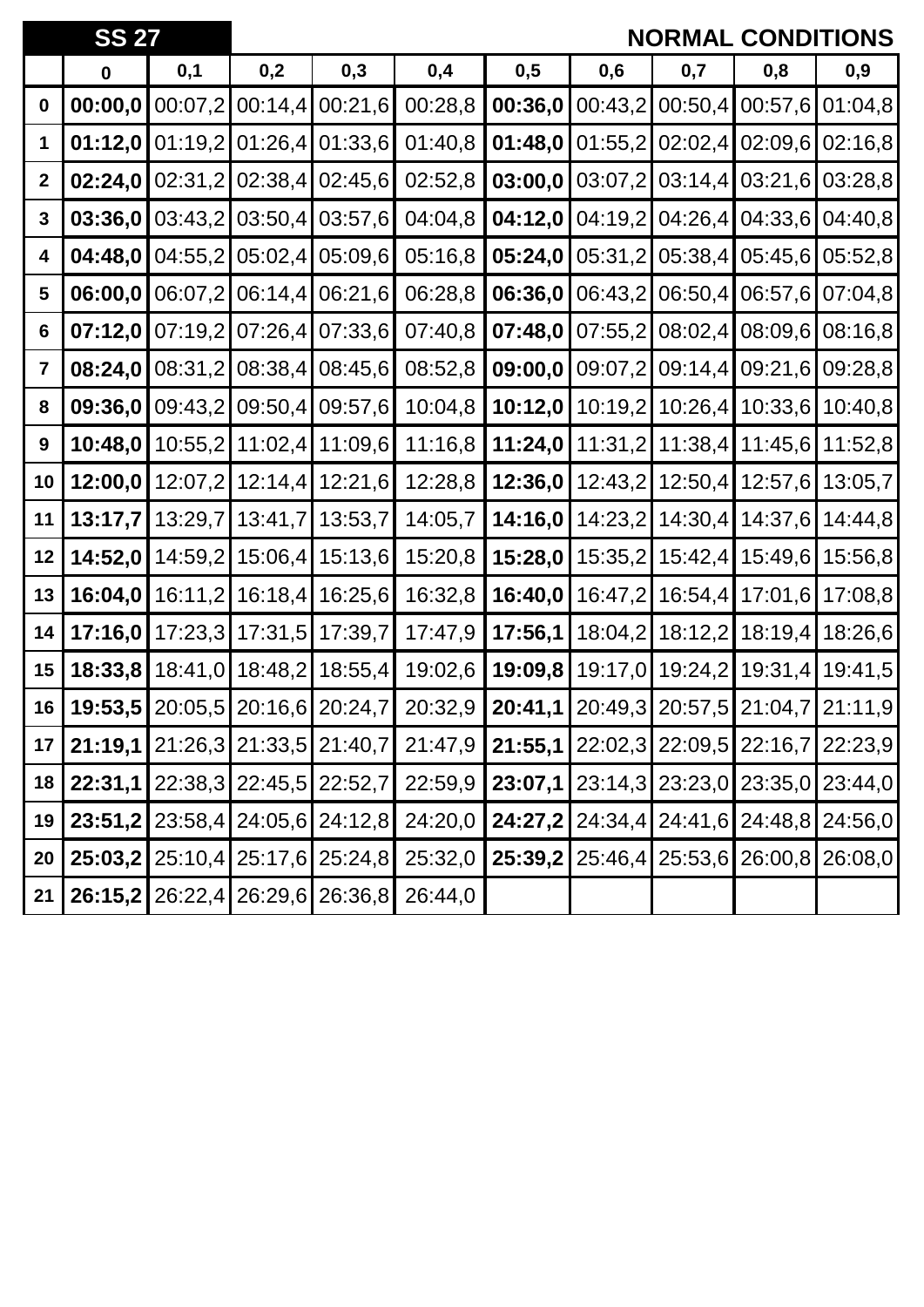**Closed Road Stage** *Ploegsteert 1979 revival stage*

## TARGET TIME = 3'42"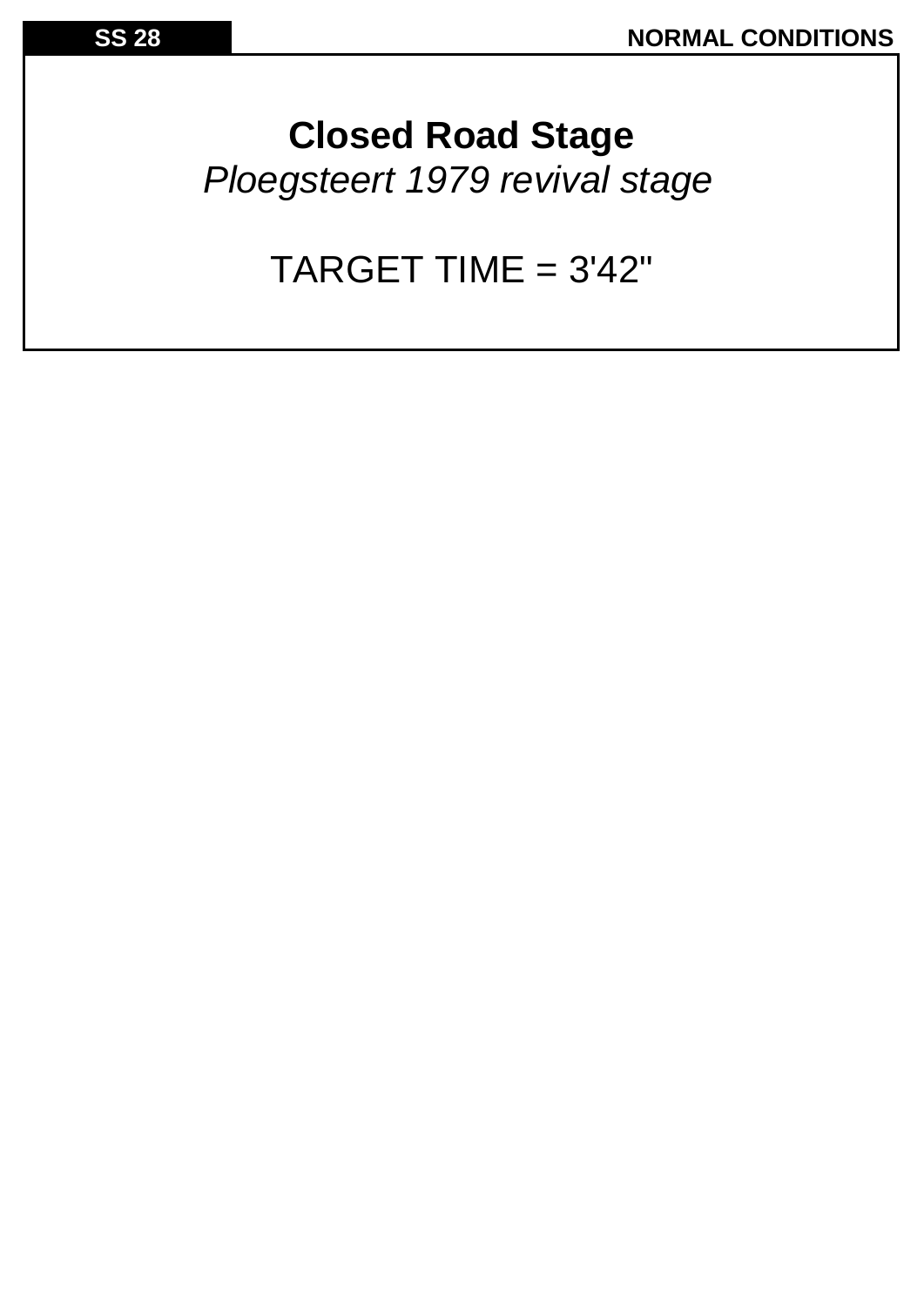|                | <b>SS 29</b> |         |         |         |         |         |         |                 | <b>NORMAL CONDITIONS</b> |         |
|----------------|--------------|---------|---------|---------|---------|---------|---------|-----------------|--------------------------|---------|
|                | $\mathbf 0$  | 0,1     | 0,2     | 0,3     | 0,4     | 0,5     | 0,6     | 0,7             | 0,8                      | 0,9     |
| $\bf{0}$       | 00:00,0      | 00:08,0 | 00:16,0 | 00:24,0 | 00:32,0 | 00:40,0 | 00:48,0 | 00:56,0         | 01:04,0                  | 01:12,0 |
| 1              | 01:20,0      | 01:28,0 | 01:36,0 | 01:44,0 | 01:52,0 | 02:00,5 | 02:09,5 | 02:18,5         | 02:27,5                  | 02:36,5 |
| $\mathbf{2}$   | 02:45,5      | 02:54,5 | 03:03,5 | 03:12,5 | 03:21,5 | 03:29,6 | 03:36,8 | 03:44,0         | 03:51,2                  | 03:58,4 |
| $\mathbf{3}$   | 04:05,6      | 04:12,8 | 04:20,0 | 04:27,2 | 04:34,4 | 04:42,3 | 04:54,3 | 05:05,8         | 05:13,0                  | 05:20,2 |
| 4              | 05:27,4      | 05:34,6 | 05:41,8 | 05:49,0 | 05:56,2 | 06:03,4 | 06:10,6 | 06:17,8         | 06:25.0                  | 06:32,2 |
| $5\phantom{1}$ | 06:39,4      | 06:46,6 | 06:53,8 | 07:01,0 | 07:08,2 | 07:15,4 |         | 07:22,6 07:29,8 | 07:37,0                  | 07:44,2 |
| 6              | 07:51,4      | 07:58,6 | 08:05,8 | 08:13,0 | 08:20,2 | 08:27,4 | 08:34,6 | 08:41,8         | 08:49.0                  | 08:56,2 |
| $\overline{7}$ | 09:03,4      | 09:10,6 | 09:17,8 | 09:25,0 | 09:32,2 | 09:39,4 | 09:46,6 | 09:54,6         | 10:02,6                  | 10:10,6 |
| 8              | 10:18,3      | 10:25.5 | 10:32,7 | 10:39,9 | 10:47,1 | 10:54,3 | 11:01,5 | 11:08,7         | 11:15,9                  | 11:23,1 |
| 9              | 11:30,3      | 11:37,5 | 11:44,7 | 11:51,9 | 11:59,1 | 12:06,3 | 12:13,5 | 12:20,7         | 12:27,9                  | 12:35,1 |
| 10             | 12:42,3      | 12:49,5 | 12:56,7 | 13:03,9 | 13:11,1 | 13:18,3 | 13:25,5 | 13:32,7         | 13:39.9                  | 13:47,1 |
| 11             | 13:54,3      | 14:01,9 | 14:16,3 | 14:30,7 | 14:41,7 | 14:48,9 | 14:56,1 | 15:03,3         | 15:10,5                  | 15:17,7 |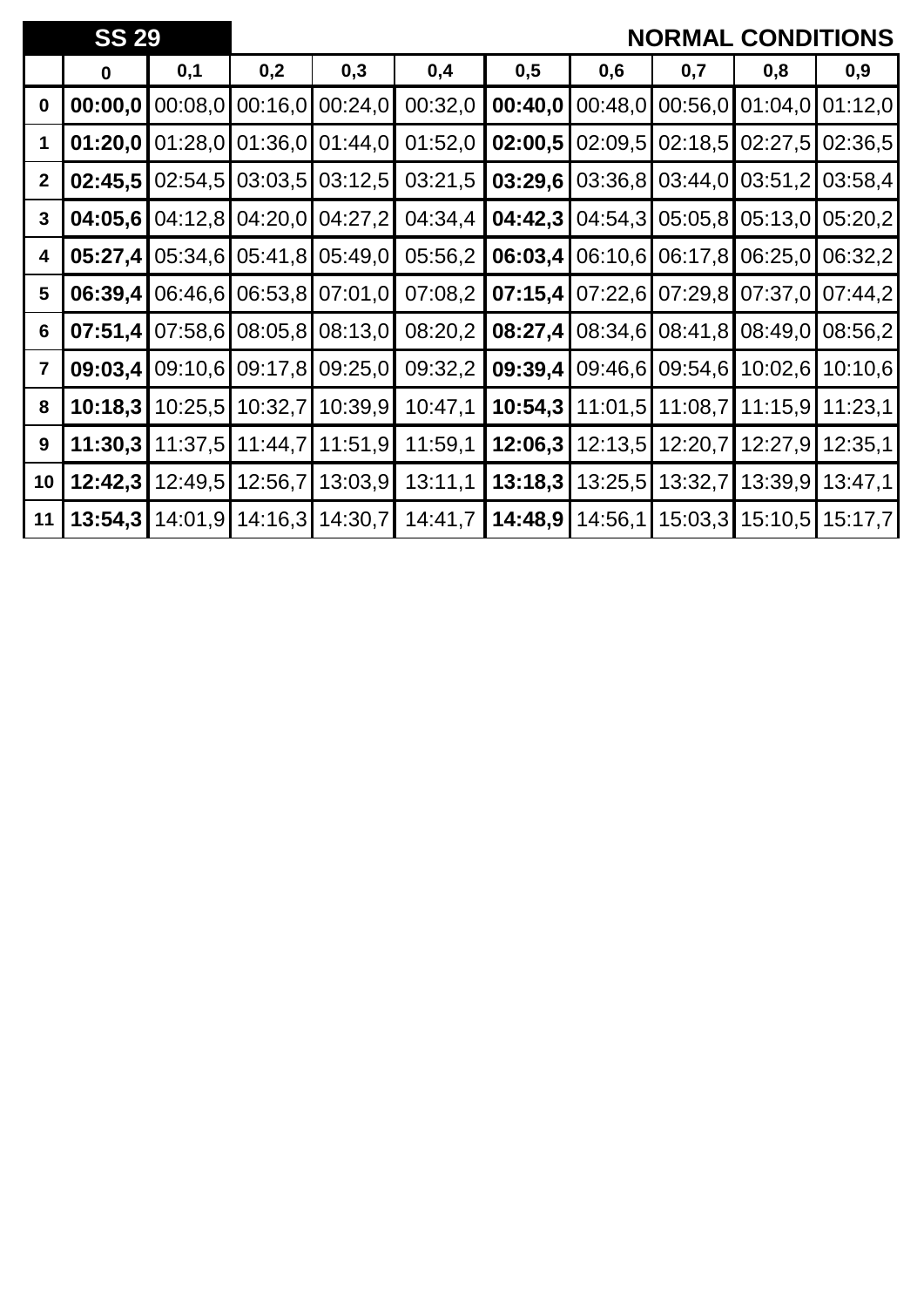|                  | <b>SS 30</b> |     |     |                                                 |                                                                                                                                                                                                                                                                                                                                            |                                                           |     |     | <b>NORMAL CONDITIONS</b>                 |     |
|------------------|--------------|-----|-----|-------------------------------------------------|--------------------------------------------------------------------------------------------------------------------------------------------------------------------------------------------------------------------------------------------------------------------------------------------------------------------------------------------|-----------------------------------------------------------|-----|-----|------------------------------------------|-----|
|                  | $\bf{0}$     | 0,1 | 0,2 | 0,3                                             | 0,4                                                                                                                                                                                                                                                                                                                                        | 0,5                                                       | 0,6 | 0,7 | 0,8                                      | 0,9 |
| $\boldsymbol{0}$ |              |     |     | <b>00:00,0</b> 00:07,2 00:14,4 00:21,6          | 00:28,8                                                                                                                                                                                                                                                                                                                                    |                                                           |     |     | $0.36, 00.43, 200.50, 400.57, 601.04, 8$ |     |
| $\overline{1}$   |              |     |     |                                                 | $\vert$ 01:12,0 $\vert$ 01:19,2 $\vert$ 01:26,4 $\vert$ 01:33,6 $\vert$ 01:40,8 $\vert$ 01:48,0 $\vert$ 01:55,2 $\vert$ 02:02,4 $\vert$ 02:09,6 $\vert$ 02:16,8                                                                                                                                                                            |                                                           |     |     |                                          |     |
| $2^{\circ}$      |              |     |     |                                                 | $\vert 02:24,0 \vert 02:31,2 \vert 02:38,4 \vert 02:45,6 \vert 02:52,8 \vert 03:00,0 \vert 03:07,2 \vert 03:14,4 \vert 03:21,6 \vert 03:28,8 \vert 03:2 \vert 03:2 \vert 03:2 \vert 03:2 \vert 03:2 \vert 03:2 \vert 03:2 \vert 03:2 \vert 03:2 \vert 03:2 \vert 03:2 \vert 03:2 \vert 03:2 \vert 03:2 \vert 03:2 \vert 03:2 \vert 03:2 \$ |                                                           |     |     |                                          |     |
| $\mathbf{3}$     |              |     |     |                                                 | $\mid 03:36.8 \mid 03:44.8 \mid 03:52.8 \mid 04:00.8 \mid 04:08.8 \mid 04:16.8 \mid 04:24.8 \mid 04:35.1 \mid 04:45.3 \mid 04:52.5 \mid 04:52.5 \mid 04:52.5 \mid 04:52.5 \mid 04:52.5 \mid 04:52.5 \mid 04:52.5 \mid 04:52.5 \mid 04:52.5 \mid 04:52.5 \mid 04:52.5 \mid 04:52.5 \mid 04:52.5$                                            |                                                           |     |     |                                          |     |
| 4                | 04:59.7      |     |     |                                                 | $\vert 05.06, 9 \vert 05.14, 1 \vert 05.21, 3 \vert 05.28, 5 \vert 05.35, 7 \vert 05.42, 9 \vert 05.50, 1 \vert 05.57, 3 \vert 06.04, 6 \vert 05.50, 1 \vert 05.57, 3 \vert 06.04, 6 \vert 03.04, 6 \vert 04.04, 6 \vert 05.04, 6 \vert 06.04, 6 \vert 07.04, 6 \vert 08.04, 6 \vert 09.04, 6 \vert 01.04, 6$                              |                                                           |     |     |                                          |     |
| $5\phantom{.0}$  |              |     |     | $[06:12,6]$ $[06:20,6]$ $[06:28,3]$ $[06:35,5]$ |                                                                                                                                                                                                                                                                                                                                            | 06:42,7   06:49,9   06:57,1   07:04,3   07:11,5   07:18,7 |     |     |                                          |     |
| $6\phantom{1}6$  |              |     |     |                                                 | $07:25,9$ 07:33,1 07:40,3 07:47,5 07:54,7                                                                                                                                                                                                                                                                                                  | $\mid$ 08:01,9 $\mid$ 08:09,1                             |     |     |                                          |     |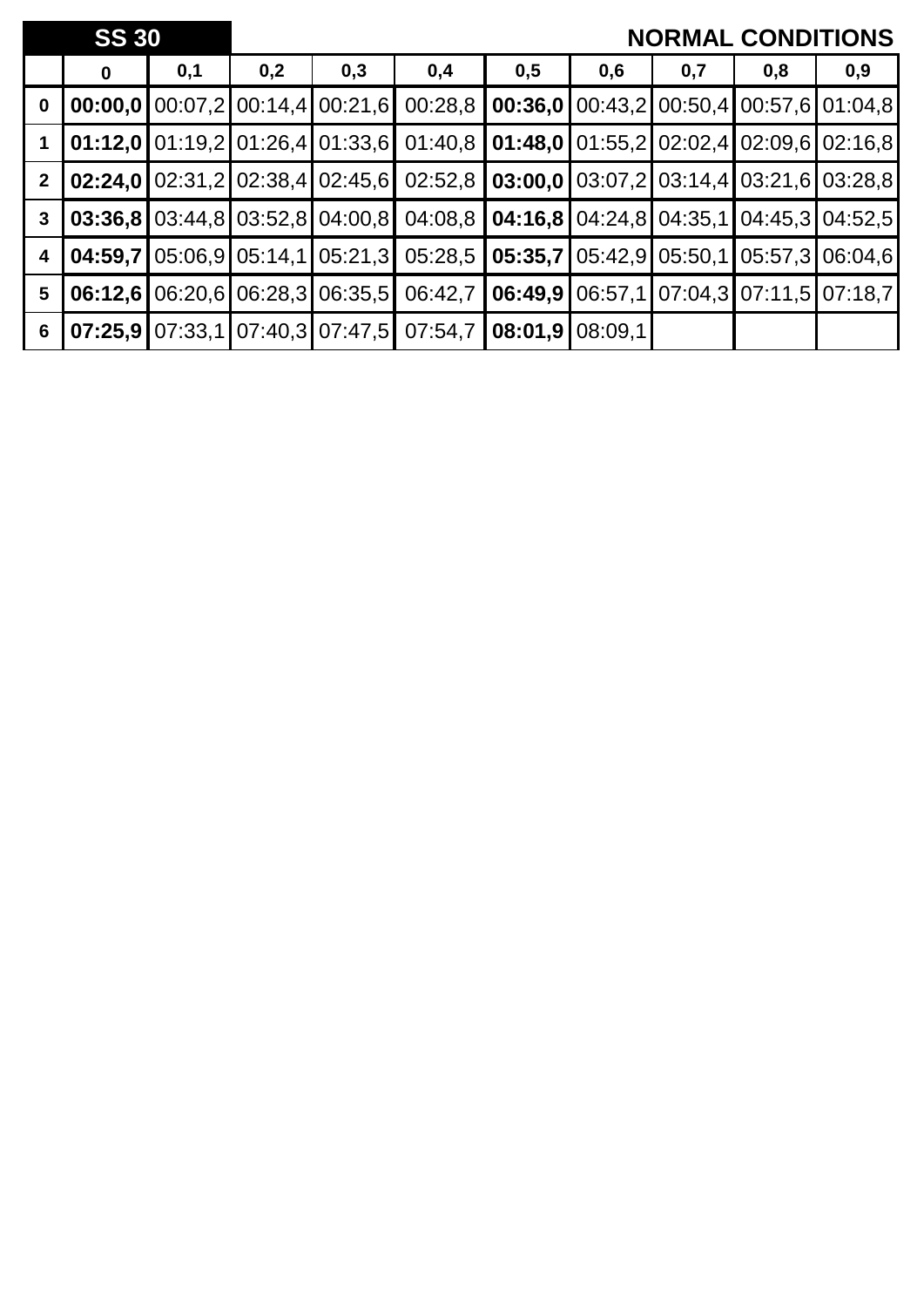|                         | <b>SS 31</b> |     |     |     |                                                                                                                                                                 |     |     | <b>NORMAL CONDITIONS</b> |     |     |
|-------------------------|--------------|-----|-----|-----|-----------------------------------------------------------------------------------------------------------------------------------------------------------------|-----|-----|--------------------------|-----|-----|
|                         | 0            | 0,1 | 0,2 | 0,3 | 0,4                                                                                                                                                             | 0,5 | 0,6 | 0,7                      | 0,8 | 0,9 |
| $\bf{0}$                |              |     |     |     | $\vert 00:00,0 \vert 00:07,2 \vert 00:14,4 \vert 00:21,6 \vert 00:28,8 \vert 00:36,0 \vert 00:43,2 \vert 00:50,4 \vert 00:57,6 \vert 01:04,8$                   |     |     |                          |     |     |
|                         |              |     |     |     | $\vert 01:12,0 \vert 01:19,2 \vert 01:26,4 \vert 01:33,6 \vert 01:40,8 \vert 01:48,0 \vert 01:55,2 \vert 02:02,8 \vert 02:10,8 \vert 02:18,4$                   |     |     |                          |     |     |
| $\overline{2}$          |              |     |     |     | $\vert$ 02:25.6 $\vert$ 02:32,8 $\vert$ 02:40,0 $\vert$ 02:47,2 $\vert$ 02:54,4 $\vert$ 03:01,6 $\vert$ 03:08,8 $\vert$ 03:17,1 $\vert$ 03:26,0 $\vert$ 03:34,0 |     |     |                          |     |     |
| $\overline{\mathbf{3}}$ |              |     |     |     | $\vert$ 03:42,0 $\vert$ 03:49,7 $\vert$ 03:56,9 $\vert$ 04:04,1 $\vert$ 04:11,3 $\vert$ 04:18,5 $\vert$ 04:25,7 $\vert$ 04:32,9 $\vert$ 04:40,1 $\vert$ 04:47,8 |     |     |                          |     |     |
| $\sqrt{4}$              |              |     |     |     | $\vert$ 04:55,5 $\vert$ 05:03,1 $\vert$ 05:10,8 $\vert$ 05:18,4 $\vert$ 05:26,1 $\vert$ 05:33,8 $\vert$ 05:41,4 $\vert$ 05:49,1 $\vert$                         |     |     |                          |     |     |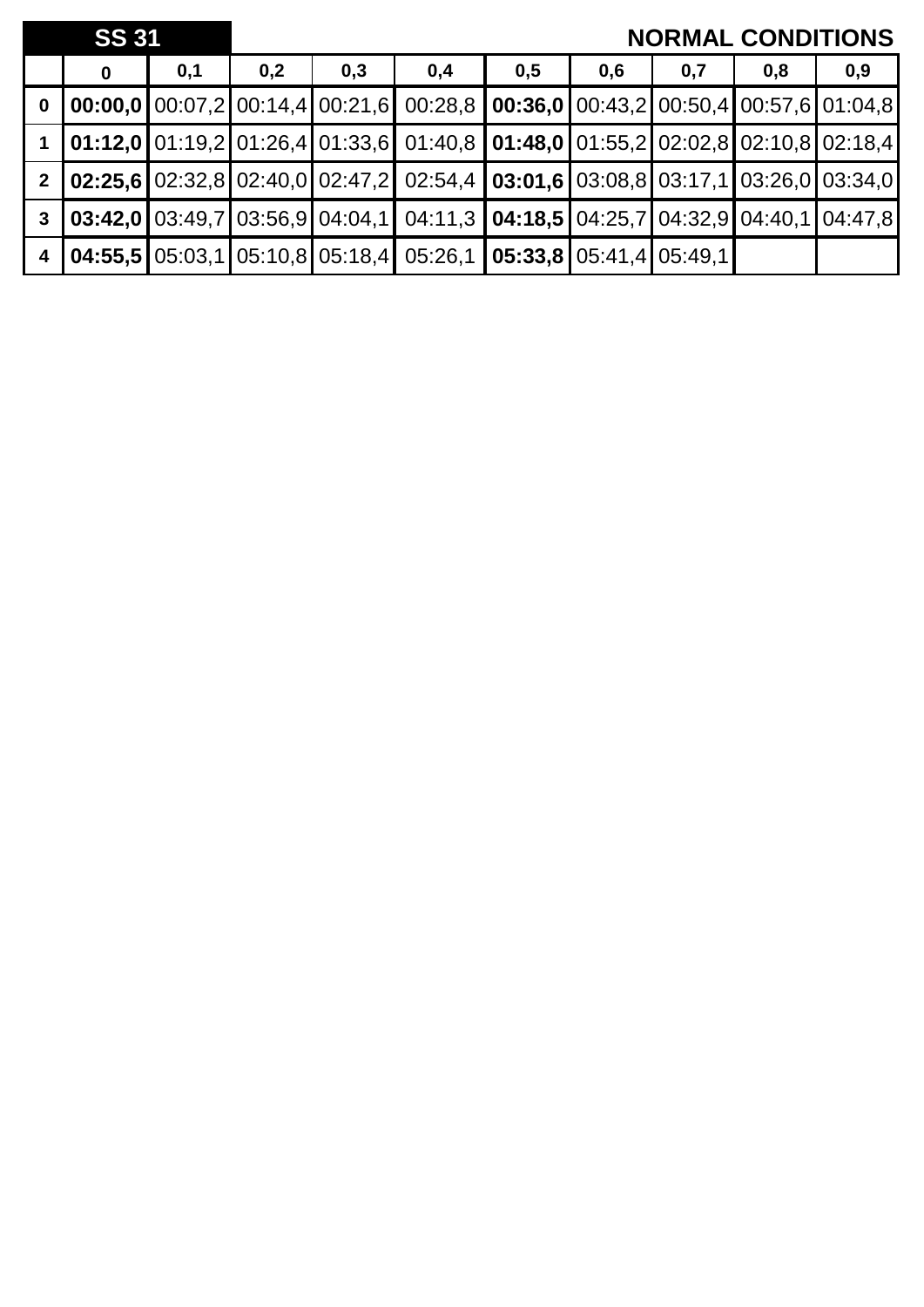|                | <b>SS 32</b> |         |                   |                         |         |         |         |                   | <b>NORMAL CONDITIONS</b>                |         |
|----------------|--------------|---------|-------------------|-------------------------|---------|---------|---------|-------------------|-----------------------------------------|---------|
|                | $\bf{0}$     | 0,1     | 0,2               | 0,3                     | 0,4     | 0,5     | 0,6     | 0,7               | 0,8                                     | 0,9     |
| $\mathbf 0$    | 00:00,0      | 00:08,0 |                   | $00:16,0$ 00:24,0       | 00:32,0 | 00:42,8 |         |                   | 00:51,4 00:58,6 01:05,8 01:14,1         |         |
|                | 01:23,1      |         |                   | 01:31,6 01:39,6 01:47,6 | 01:55,6 | 02:03,6 |         |                   | $02:11,6$ $02:19,6$ $02:29,9$ $02:39,7$ |         |
| $\mathbf{2}$   | 02:47,7      | 02:55,7 | 03:03,1           | 03:10,3                 | 03:17,5 | 03:24,7 |         | $03:31,9$ 03:39,1 | 03:46.3                                 | 03:53.5 |
| 3              | 04:00,7      |         | $04:08,7$ 04:16,7 | 04:27,5                 | 04:36,6 | 04:43,8 |         | 04:51,0 04:59,1   | 05:08,1                                 | 05:16,7 |
| 4              | 05:24,7      | 05:32,7 | 05:40,7           | 05:47,9                 | 05:55,1 | 06:02,3 |         |                   | 06:09,5 06:16,7 06:23,9                 | 06:31,1 |
| $5\phantom{1}$ | 06:38,3      | 06:45,5 | 06:52,7           | 06:59,9                 | 07:07,1 | 07:14,3 |         |                   | 07:21,5 07:28,7 07:35,9 07:43,1         |         |
| 6              | 07:50,3      | 07:57,5 | 08:04,7           | 08:11,9                 | 08:19,1 | 08:26,3 |         | 08:33,5 08:40,7   | 08:47,9                                 | 08:55,1 |
| $\overline{7}$ | 09:02,3      | 09:09.5 | 09:16,7           | 09:23,9                 | 09:31,9 | 09:39,9 | 09:47,1 | 09:54.3           | 10:01,5                                 | 10:08.7 |
| 8              | 10:15,9      |         |                   |                         |         |         |         |                   |                                         |         |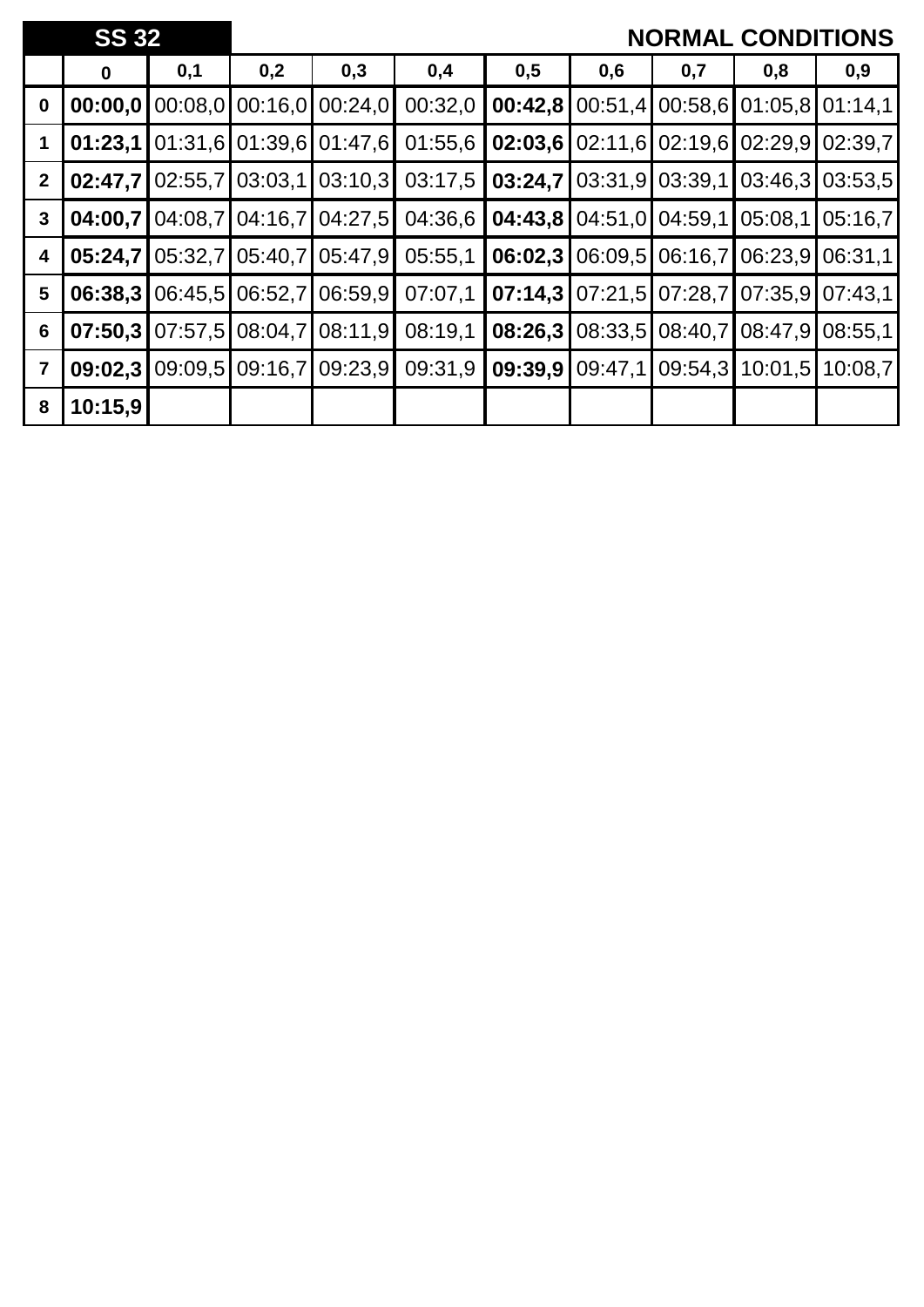|                         | <b>SS 33</b> |                   |     |                                  |                                                                                                                 |                                                             |     |     | <b>NORMAL CONDITIONS</b> |     |
|-------------------------|--------------|-------------------|-----|----------------------------------|-----------------------------------------------------------------------------------------------------------------|-------------------------------------------------------------|-----|-----|--------------------------|-----|
|                         | $\mathbf 0$  | 0,1               | 0,2 | 0,3                              | 0,4                                                                                                             | 0,5                                                         | 0,6 | 0,7 | 0,8                      | 0,9 |
| $\mathbf 0$             |              |                   |     | 00:00.0100:10.3100:20.6100:29.21 |                                                                                                                 | $00:36,4$   00:43,6   00:50,8   00:58,0   01:05,2   01:12,4 |     |     |                          |     |
|                         |              |                   |     |                                  | <b>01:19,6</b> 01:26,8 01:34,0 01:41,2 01:48,4 <b>01:55,6</b> 02:02,8 02:10,0 02:17,2 02:24,4                   |                                                             |     |     |                          |     |
| 2 <sup>1</sup>          |              |                   |     |                                  | 02:31,6 02:38,8 02:46,0 02:53,2 03:00,4 03:07,6 03:14,8 03:22,0 03:29,2 03:36,4                                 |                                                             |     |     |                          |     |
| 3                       |              |                   |     |                                  | <b>03:43,7</b>   03:51,7   04:00,7   04:11,5   04:19,5   <b>04:27,5</b>   04:35,5   04:43,5   04:51,5   04:59,5 |                                                             |     |     |                          |     |
| $\overline{\mathbf{4}}$ | 05:06,71     |                   |     | 05:13.9 05:21,1 05:28,3          |                                                                                                                 | 05:35,5   05:42,7   05:49,9   05:57,1   06:04,3   06:11,5   |     |     |                          |     |
| $5\phantom{.0}$         | 06:18.7      |                   |     | 06:25,9 06:33,1 06:40,3          |                                                                                                                 | 06:47,5   06:54,7   07:01,9   07:09,1   07:16,3   07:23,5   |     |     |                          |     |
| 6                       |              | $07:30,7$ 07:37,9 |     |                                  |                                                                                                                 |                                                             |     |     |                          |     |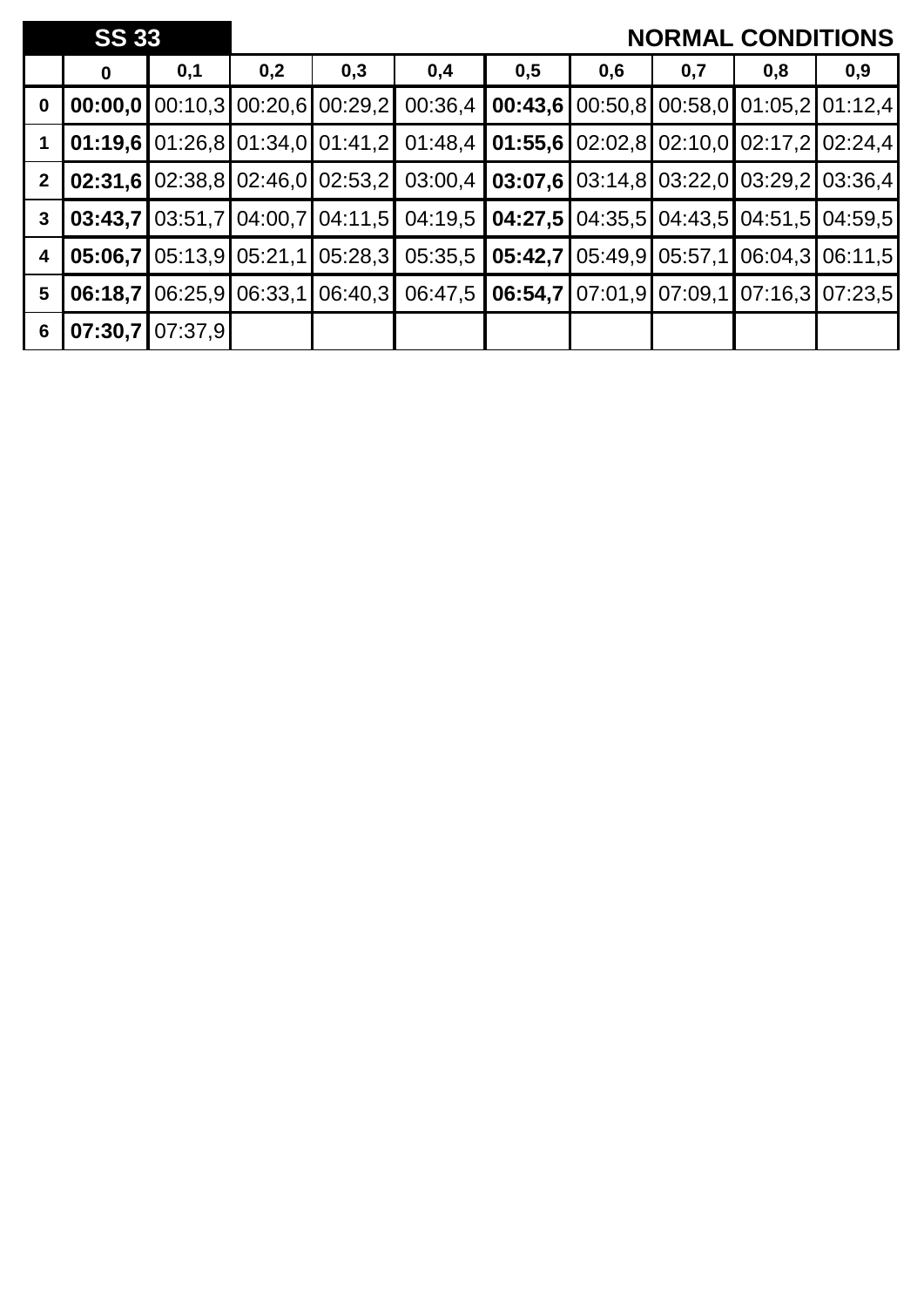|                | <b>SS 34</b> |         |                 |                               |         |         |     |                 | <b>NORMAL CONDITIONS</b>          |                   |
|----------------|--------------|---------|-----------------|-------------------------------|---------|---------|-----|-----------------|-----------------------------------|-------------------|
|                | $\bf{0}$     | 0,1     | 0,2             | 0,3                           | 0,4     | 0,5     | 0,6 | 0,7             | 0,8                               | 0,9               |
| $\mathbf 0$    | 00:00,0      | 00:07,7 |                 | 00:15,3 00:23,0               | 00:30,6 | 00:38,3 |     | 00:45,5 00:52,7 |                                   | 00:59,9 01:07,1   |
|                | 01:14,3      |         |                 | $01:21,5$ 01:28,7 01:35,9     | 01:43,1 | 01:50,3 |     |                 | $01:57,5$ 02:04,7 02:11,9 02:19,1 |                   |
| $\mathbf{2}$   | 02:26.3      |         |                 | $02:33,5$   02:40,7   02:47,9 | 02:55,1 | 03:02,3 |     |                 | 03:09.5 03:16.7 03:23.9 03:31.1   |                   |
| $\mathbf{3}$   | 03:38,3      |         |                 | $03:45.5$ 03:52.7 03:59.9     | 04:07,1 | 04:14,3 |     |                 | 04:21,5 04:29,2 04:37,2 04:44,7   |                   |
| 4              | 04:51,9      | 04:59.1 |                 | $05:06,3$ 05:13,5             | 05:20,7 | 05:27,9 |     | 05:36,3 05:44,7 |                                   | $05:51,9$ 05:59,1 |
| $5\phantom{1}$ | 06:06,3      |         | 06:13,5 06:20,7 | 06:27,9                       | 06:35.1 | 06:42,3 |     |                 | 06:49,5 06:56,7 07:03,9 07:11,1   |                   |
| 6              | 07:18,3      |         |                 | $07:25,5$ 07:32,7 07:39,9     | 07:47,1 | 07:54,3 |     |                 | 08:01,5 08:08,7 08:15,9 08:23,1   |                   |
| $\overline{7}$ | 08:30,3      |         | 08:37,5 08:44,7 | 08:51,9                       |         |         |     |                 |                                   |                   |